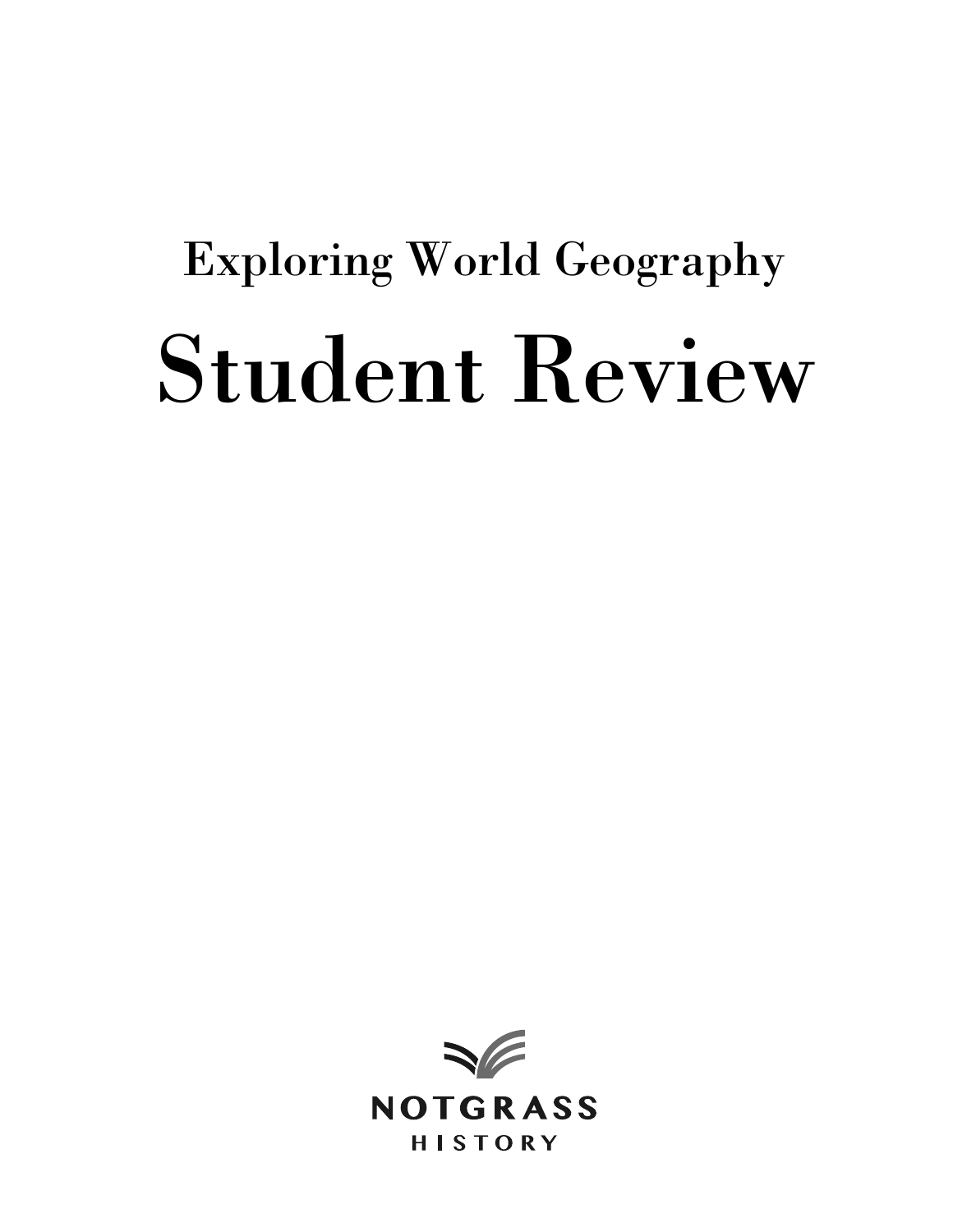*Exploring World Geography Student Review* ISBN 978-1-60999-159-3

Copyright © 2020 Notgrass History. All rights reserved. No part of this material may be reproduced without permission from the publisher.

> Review Questions and Literary Analysis by Bethany Poore (except *Know Why You Believe* analysis by Ray Notgrass)

> > Cover design by Mary Evelyn McCurdy

**Front Cover:** Lake Titicaca, Peru, by saiko3p / Shutterstock.com

Printed in the United States of America

Notgrass History 975 Roaring River Rd. Gainesboro, TN 38562

> 1-800-211-8793 notgrass.com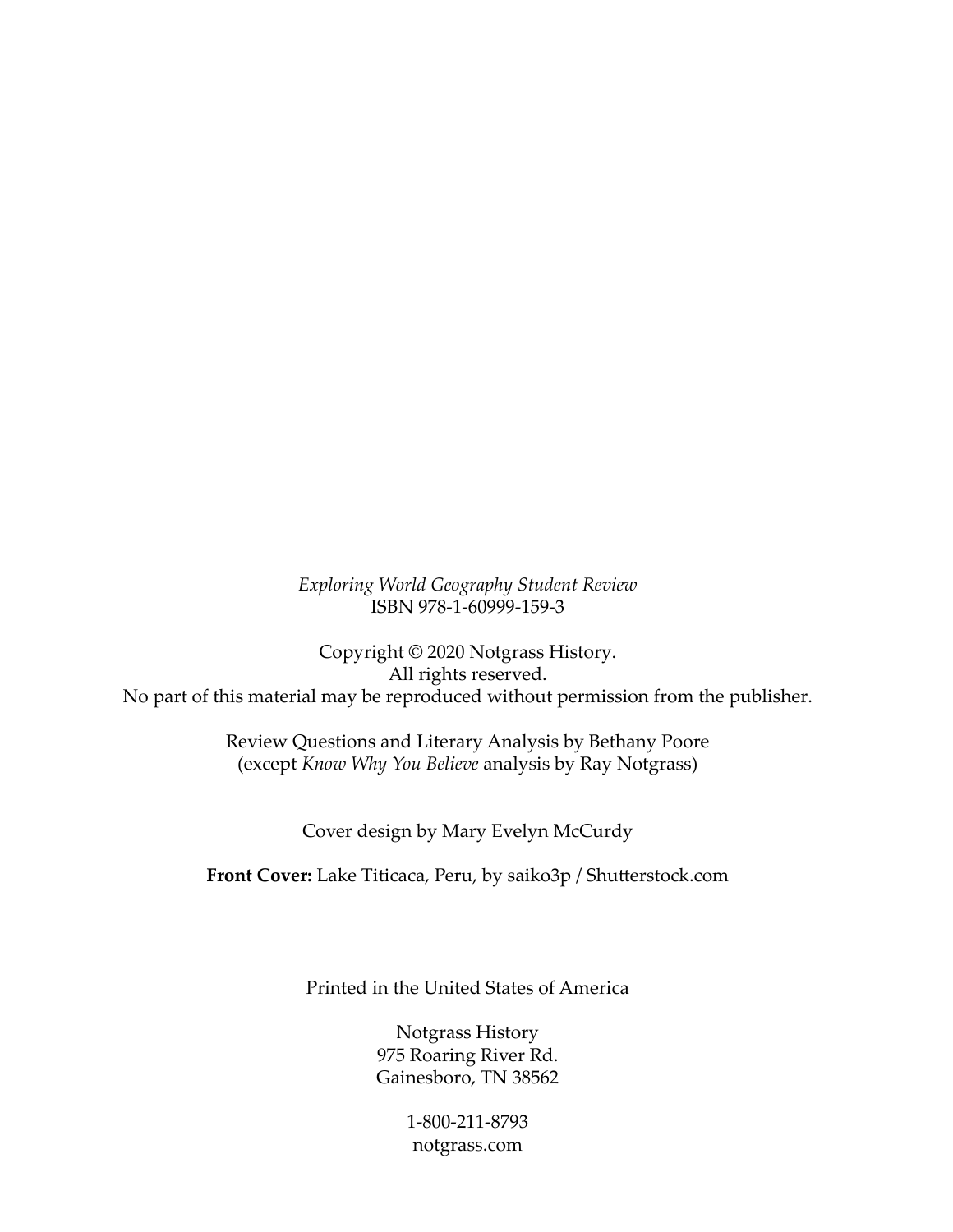## **A Note to Parents**

The *Exploring World Geography* Student Review Pack is a tool to measure your student's progress as he or she studies *Exploring World Geography*. It includes three books: the *Student Review Book*, the *Quiz and Exam Book*, and the *Guide for Parents and Answer Key*. This material is intended to enhance your student's study of geography, the assigned literature, and worldview.

Please do not let it become a burden. Students should focus on learning about the issues, the people, and the scope of world geography, as they enjoy the literature and the primary documents and grow in their understanding of worldview. We pray you and your student have a successful journey around the world!

#### **Student Review Book**

The *Student Review Book* includes review questions on the lessons and most of the original sources in the *World Geography Gazetteer*, map skills assignments, and literary analysis of and questions on the twelve literature titles we suggest students read as they study *Exploring World Geography*. The material in the *Student Review* is arranged in the order in which a student will come to it as they study the course. The assignment box at the end of each lesson in *Exploring World Geography Part 1* and *Part 2* prompts your student to refer to these components at the appropriate time.

**Review Questions.** Many parents require their students to write out answers to these questions on paper or on a computer; however, that is certainly not required. Other parents and students discuss the questions orally, and some parents use them for family discussion.

**Map Skills Assignments.** Students need to know how to use maps, what to look for and not look for on maps, and how we carry around mental maps that can be accurate or inaccurate. These assignments will help your student become familiar with maps, both traditional maps and digital maps we use in GPS devices and apps.

**Literary Analysis.** We have carefully selected the literature titles that students read with this course. If you want your student simply to read and enjoy the books, we think that is wonderful. If you would like them to dig a little deeper and analyze the literature, we included the tools for that in this book. As we said above, please do not let any of this material become a burden.

Following this Note to Parents, we have included "What Do You Think About What He Thinks? A Primer for Analysis of Non-Fiction" (to be read after Lesson 1) and "Who, What, How, Why, and Why Not: A Primer for Literary Analysis of Fiction" (to be read after Lesson 36). Your student will be given a reminder when it is time for him or her to read these sections.

### **Quiz and Exam Book**

The *Quiz and Exam Book* contains geography quizzes and also periodic comprehensive exams in geography, literature, and worldview. The assignment box at the end of each fifth lesson in *Exploring World Geography Parts 1* and *Part 2* prompts your student to take a quiz and to take the comprehensive exams six times throughout the course. Each of these exams includes material from five units. We have printed the *Quiz and Exam Book* on perforated pages so that you can tear out one at a time and have your student write directly on that piece of paper.

**Preparing for Quizzes.** To prepare for a geography quiz, the student should study the review questions and answers for the first four lessons from that unit.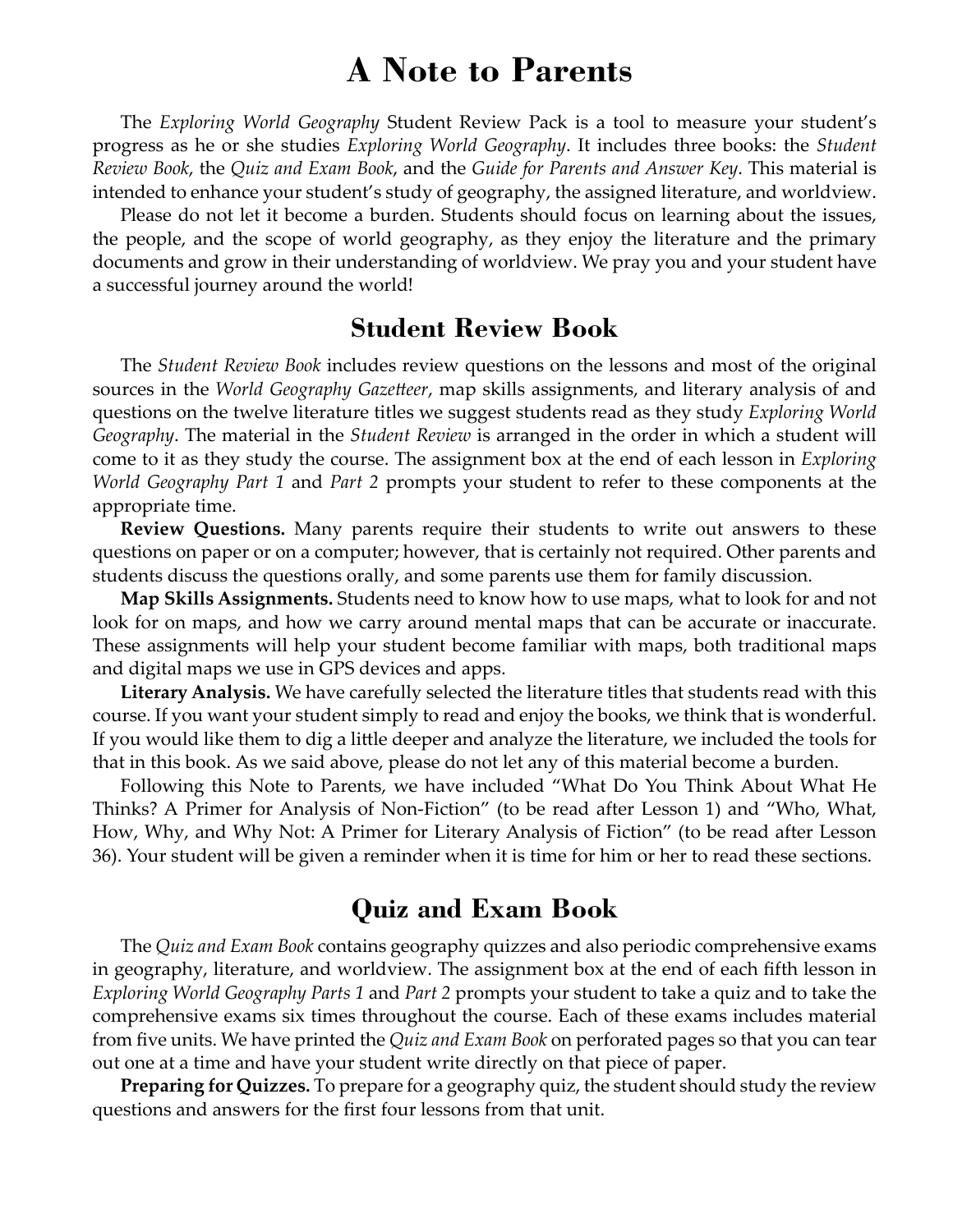**Preparing for Exams.** To prepare for the comprehensive exams in geography, English, and worldview, the student should review the following material:

**Geography:** Students should study the quizzes and answers from the previous five units.

**English:** Students should review the literary analysis and questions for each book the student has completed during the previous five units.

**Worldview:** Students should study the lesson review questions and answers from the worldview lesson of each of the previous five units (the last lesson in each unit).

We did not include questions on the readings from the *Gazetteer* on any quizzes or exams.

## **Guide for Parents and Answer Key**

The *Guide for Parents* includes more detailed information on planning and grading the course and notes about the literature titles that we assign. The *Answer Key* contains the answers to the review questions, quizzes, and exams, as well as the answers to questions posed in the literary analysis and for one map skills assignment. The number in parentheses after an answer indicates the page number on which that answer is found in *Exploring World Geography Part 1* and *Part 2*.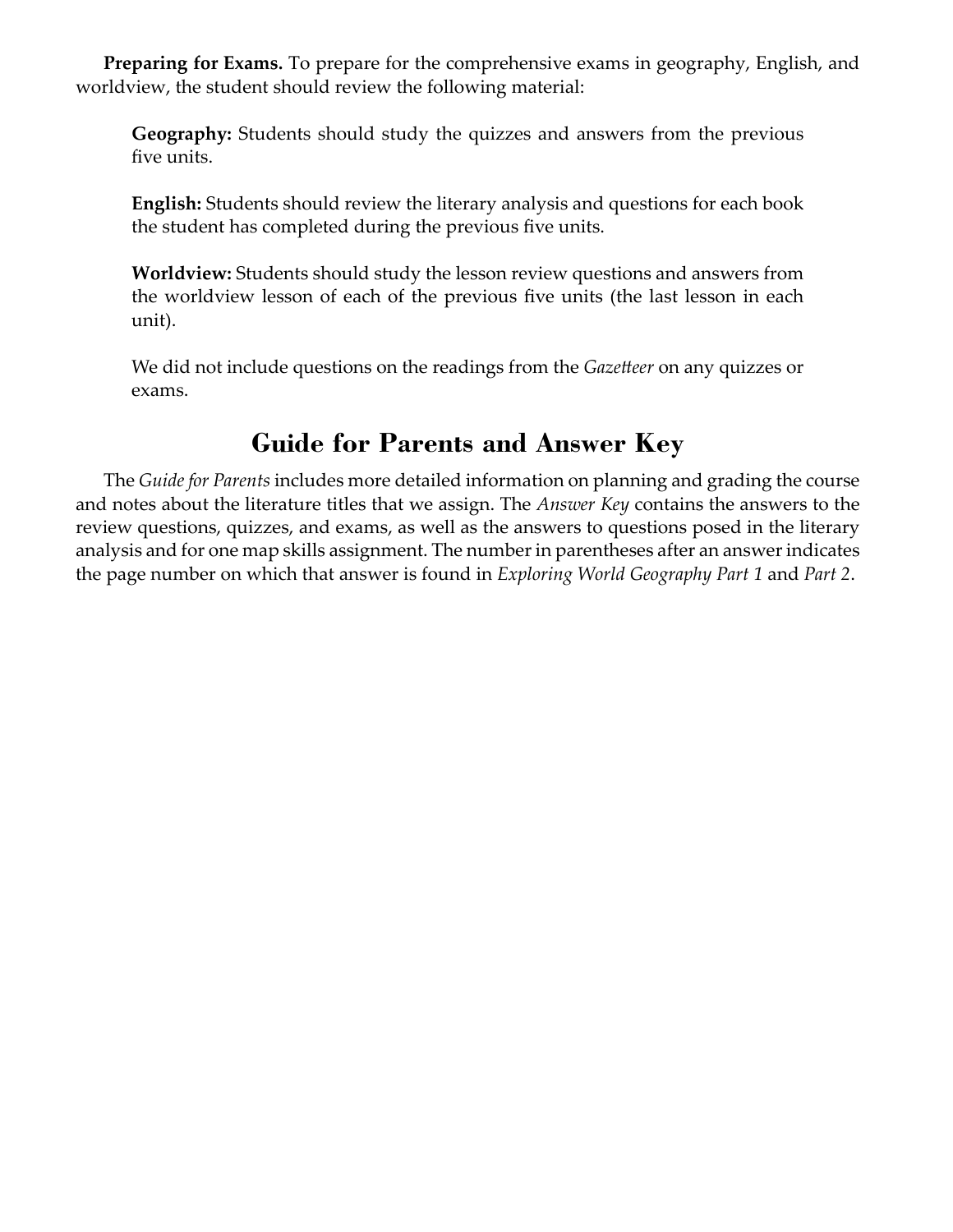# **What Do You Think About What He Thinks? A Primer for Analysis of Non-Fiction**

A non-fiction article, essay, or book has a different approach from a work of fiction. It will likely make an argument, teach, or convey information. Of course, a work of fiction might also be an attempt to make an argument, teach, or convey information; but non-fiction presents the information and the author's perspective in a straightforward manner. The non-fiction piece might be in the form of a story; but it is a story from real life, as in a biography.

Part of education is considering perspectives other than your own and developing your response to them. In a persuasive work, a writer has something to say that he hopes others will at least consider and perhaps agree with. Even the author of a biography writes for a purpose, not only to inform but perhaps also to convince readers about something regarding his subject: that he was instrumental in a war, or influential in Congress, or had some other significant impact.

By reading a work of non-fiction, you might be confirmed in what you believe about something or you might be convinced that you need to change your opinion. You might obtain more information that helps you have a more realistic perspective on an issue. You shouldn't fear this process. You don't want to cast aside basic truth and fall for every new idea you hear, but part of growing and maturing is gaining a more complete understanding of truth. No one has a grasp of all truth or the perfect application of that truth in every situation. Everyone can grow in some areas of life, whether that means learning more truth or learning the application of the truth you know to more situations. This process is part of growing in what the Bible calls discernment (see Hebrews 5:13-14).

A text can be any written material. We analyze every text that we read, whether it is an encyclopedia article, a book of political commentary, or an advertisement, even if only briefly and subconsciously. As with the analysis of fiction, we don't want to lose the joy of reading by over-analyzing, but it is good to do serious and conscious analysis for several reasons. Analysis will help you understand the meaning and purpose of a text; you might even discern a meaning beneath the surface. It can help you connect the text with its background, such as the time in which it was written or something about the author. You can profitably compare the text with other texts to see which are more consistent and believable. Analyzing a text can help you prove a thesis. A summary of a text is a report of its content, but an analysis of a text is an evaluation of its meaning and significance.

In analyzing a work of non-fiction, you want to ask questions of the text. You probably won't answer every question below about every text, but here are things to consider when analyzing non-fiction:

- What is the author's point or purpose?
- What is the argument he is making?
- What is the motivation for the piece? What problem does it address?
- What evidence or logic does he use to support his thesis?
- What is the context from which the author writes (time, place, point of view, background and experience)?
- What assumptions does the author bring to writing this piece?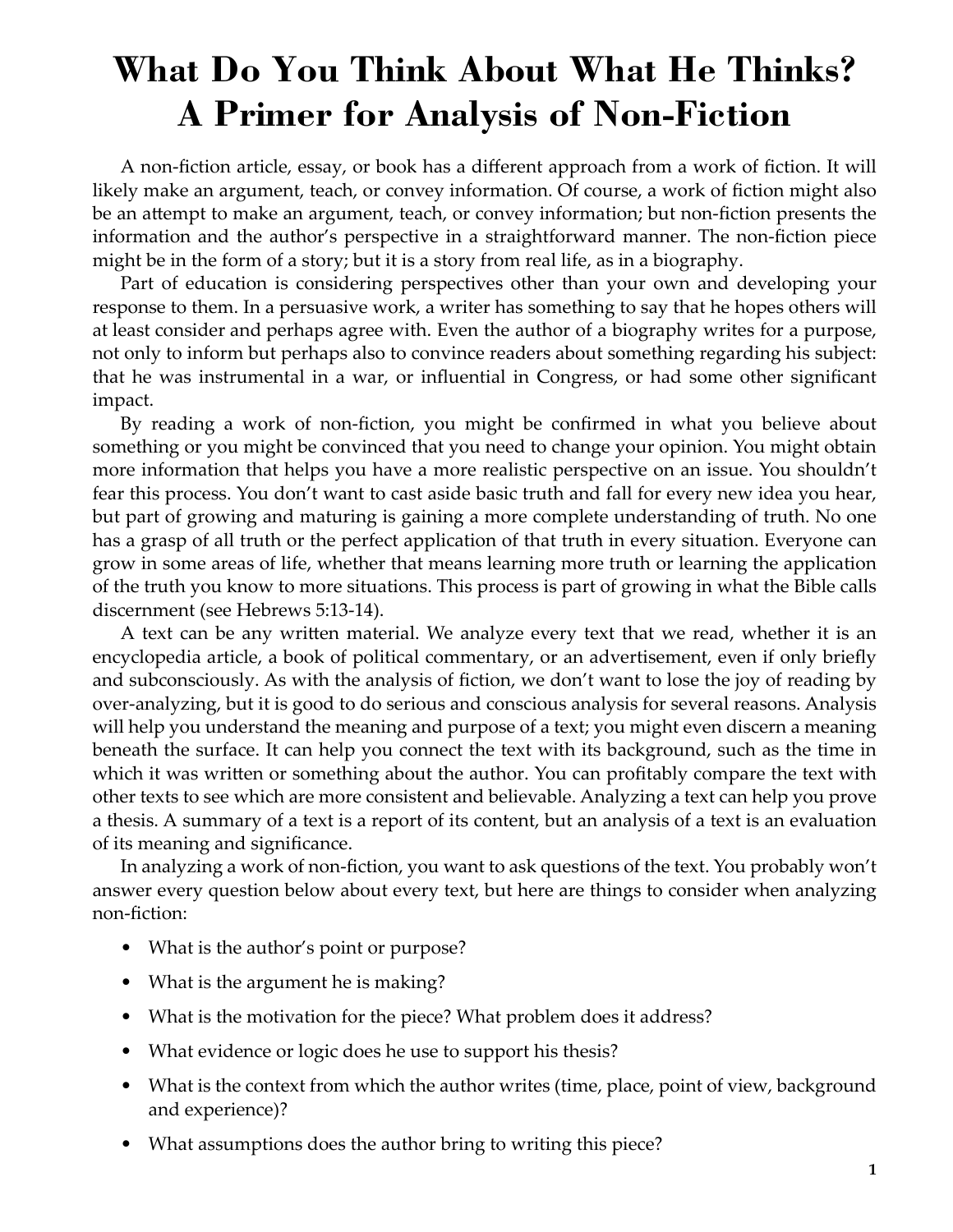- What words or ideas are repeated? These will often be clues to the author's point.
- What word choices seem significant? Does the author use any figures of speech to make his argument more persuasive?
- What is the structure of the text? For instance, *The Art of War* is a series of pithy observations and bits of advice, *Here I Stand* is a scholarly biography, *Bridge to the Sun* is a memoir, and *The Abolition of Man* is based on a series of lectures. How does the author build his argument through the work? How does the structure help make the author's point?
- What are the key passages in the work, and why are they important?
- What is surprising, odd, or troubling in the text? (These parts are likely challenging your current understanding.)
- What contradictions and inconsistencies do you find in the text?
- What assumptions do *you* bring to the text?
- Is the text convincing to you? Why or why not? (It is entirely likely that you will agree with some things and disagree with others.)
- What questions do you have after reading it? What further study do you need to do?

When you write an analysis of a non-fiction work, gather your information, impressions, and answers to these questions, then write a coherent essay that responds to the piece. Depending on the length of your essay, you will probably want to summarize the author's purpose and argument, emphasize the central points as you see them, note where you think the author is correct and where he is mistaken, and where he is effective and where he could have expressed his ideas differently. Keep in mind the nature of your assignment, what the teacher expects from you, and what the reader of your analysis needs to understand about the work you are analyzing and about your response to it.

The author whose work you have read wants you to think. Show that you have thought. Expressing your thoughts on paper indicates how well you understand what he has said and, more importantly, how well you understand your own thoughts about the subject.

## **Analysis of Poetry**

You cannot read poetry the way you read a novel, a newspaper, a textbook, or other nonfiction writing. Poetry aims for the heart, for an emotional response, as well as for the mind. Poetry is concentrated language, so how the poem expresses thoughts is extremely important. Don't be afraid to read a poem aloud and slowly. You will probably have to read it more than once to grasp its message fully.

As you read a poem, ask these questions:

- Who is speaking? Is the poem first-person, or is it a third-person speaker?
- What is the occasion?
- Is it a monologue of one person speaking to another? Is it an elegy or a remembrance honoring the dead? Is it a lyric or an ode that meditates on a particular subject? Is it a narrative poem that tells a story?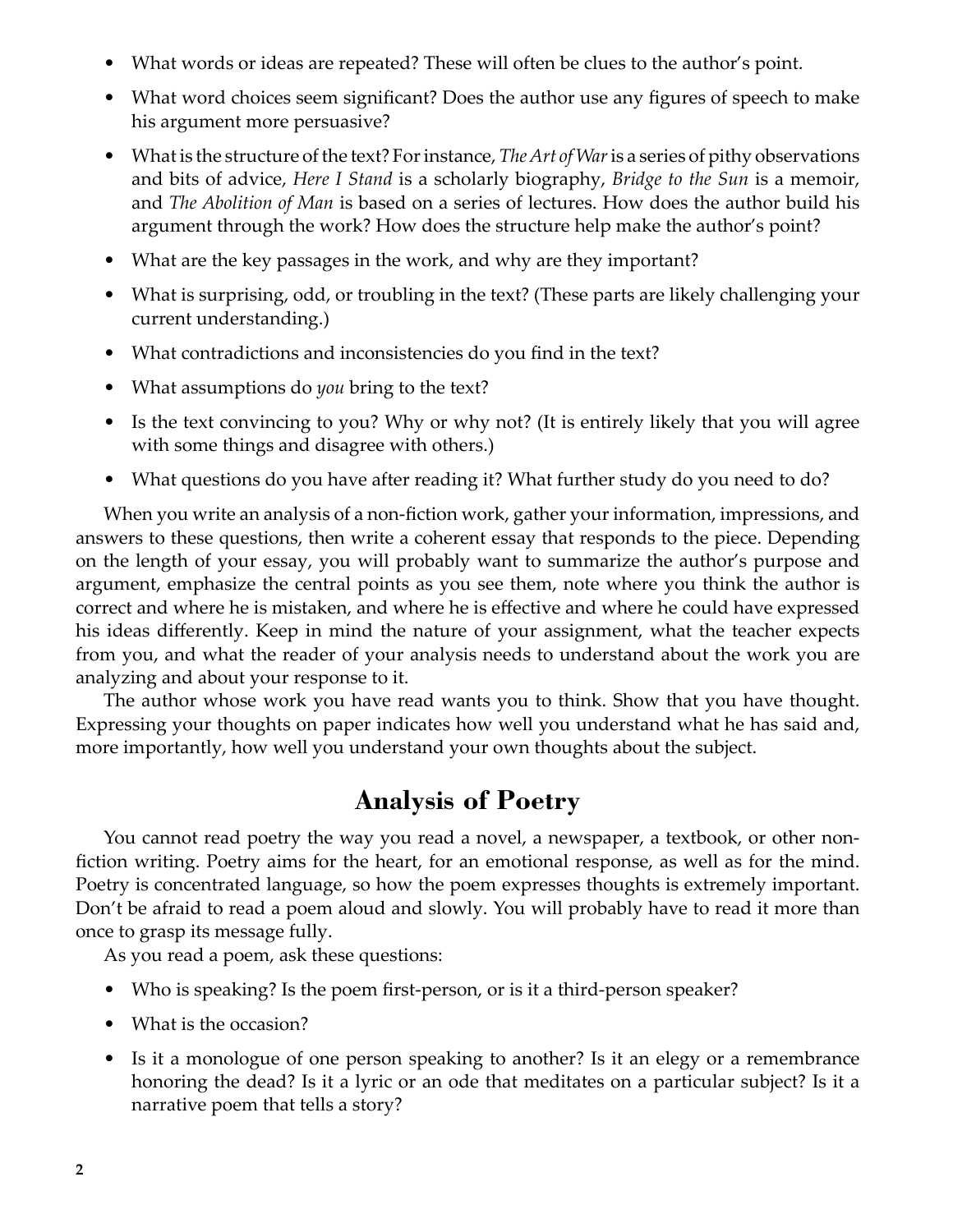- What is the tone, the mood, the atmosphere that the poem expresses? Does it suggest floating through the air? Is it a dirge or lament? Does it have a military beat? Does it express longing or joyful praise?
- Is the language of the poem stately, colloquial, humorous, or mysterious, or can you characterize it in another way?
- What literary techniques does the poet use (see the list in the analysis of fiction)?
- Are there important thoughts that are unexpressed in the poem, such as any background information that it assumes?
- Is it effective in generating the desired emotion, attitude, or memory in you?

Poetry traditionally utilizes the rhythm of words, called meter. The determination of meter is called scansion or scanning the lines. Traditional poetry also uses rhyme to produce a particular emotion. Rhyming can occur at the end of lines (end rhyme) or within lines (internal rhyme). Approximate rhyme uses words that sound similar but do not rhyme exactly. Blank verse has a defined rhythm but does not rhyme. Free verse does not use consistent rhyme or meter. At this point, simply take note of how the poem's use of words, rhyme, and rhythm affect you.

When you are called upon to analyze a poem, use your responses to these questions to write an essay that addresses the main points of the poem. Analysis tends to focus on the mind, but remember to include your heart-response to the poem as well.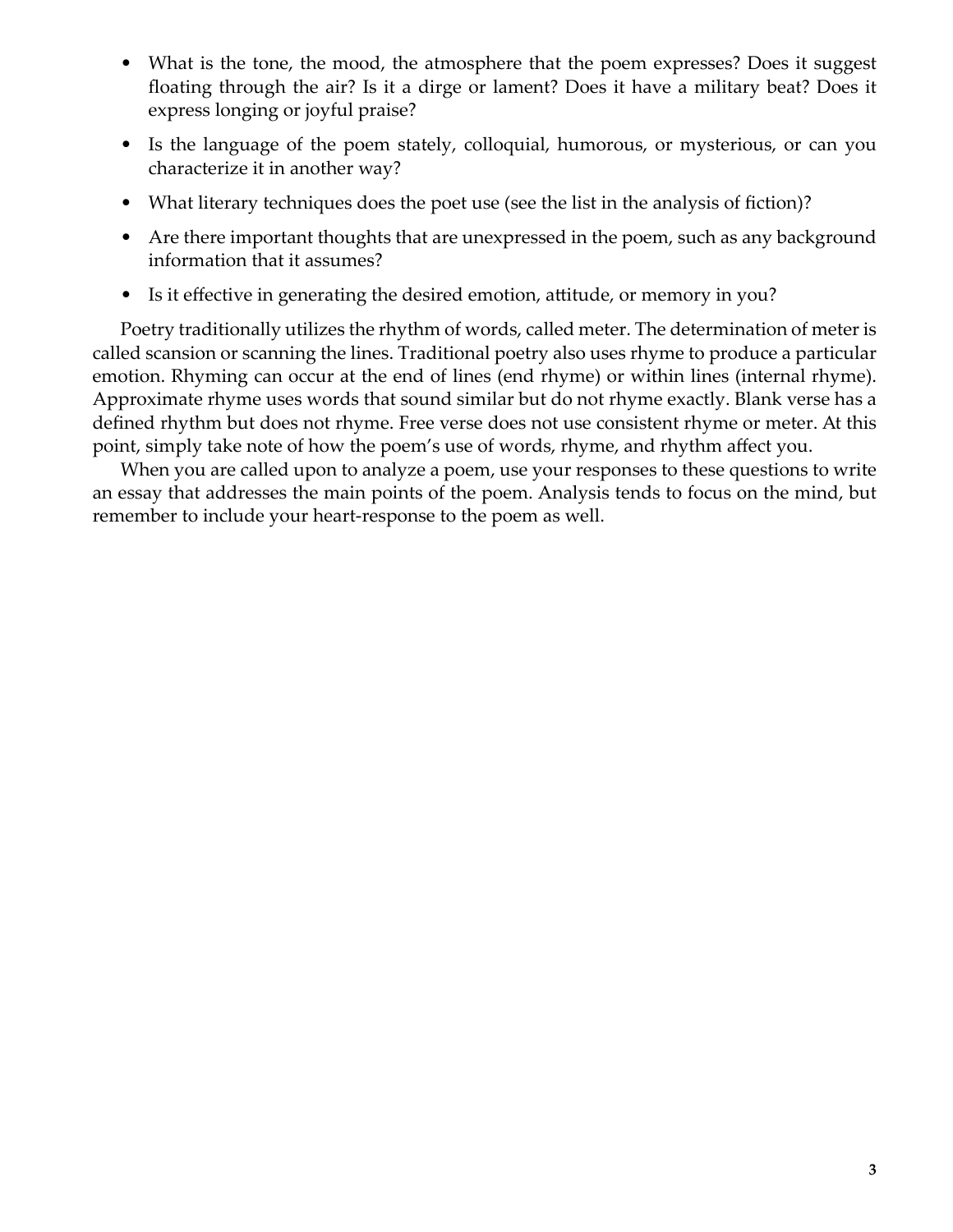## **Who, What, How, Why, and Why Not: A Primer for Literary Analysis of Fiction**

People read books. Some books (think Shakespeare, Charles Dickens, and Jane Austen) are still widely read decades and even centuries after they were written. Many, many books (think of the highly forgettable ones you see in used book sales—over and over) are a flash in the pan or are even less noticeable. What's the difference? Is it just that most people like this book and most people dislike that one? Sort of, but it is more nuanced than that.

**Literary analysis** is studying the parts of a work of literature (such as plot, setting, characters, and narration) to see how the author uses them to create the overall meaning of the work as a whole. Professors, teachers, students, critics, and everyday people analyze works of literature: novels, short stories, poems, and non-fiction. They think about the story or plot of the book, how it develops, the characters in the book, the words and structure that the author uses, and other elements of the work.

People who analyze literature have developed standard methods. Primarily, this involves looking for elements that are found in most literary works. The purpose of literary analysis is to understand how a piece of literature works: how the writer constructs his or her story, and why the work affects readers the way it does.

Did you ever see yourself doing literary analysis? Does the phrase "literary analysis" make washing dishes or chopping firewood seem exciting? I understand. But it is more interesting than it might sound. Think of it as finding the answers to some big questions: "What makes a story good?" "What are the building blocks of great writing?" "Why do I keep thinking about that book and want to read it again?" "What is the difference between a book you stay up late to read and one that should be repurposed as a fire starter?" Even if you don't want to make a lifelong habit of literary analysis, as an educated person you should know the basics of how it works. It can also be kind of fun.

Literary analysis can help you appreciate the power of a work of literature. It can provide you with insights for a deeper appreciation of the next novel (or poem or history) you read. On a practical level, literary analysis is often what a classroom teacher wants students to do in order to understand a book. So literary analysis is good as long as it is a means to a good end and achieves a worthy goal. However, if literary analysis becomes an end in itself, or a way to show how much someone knows or thinks he knows about literature, or something that gets in the way of enjoying a work of literature, it no longer serves a good purpose. In other words, literary analysis has its place; but it is not the purpose of literature.

Writers do not write in order to have their work subjected to literary analysis. Nathaniel Hawthorne did not write *The Scarlet Letter*, nor did Charles Dickens write *A Tale of Two Cities*, for English teachers to analyze them to death or so that professors would have material for exams. They wrote because they had stories to tell; they wanted to connect on an emotional level with readers. These authors were successful because they did that well, and this is why their books are considered classic works of literature.

Here are some standard elements of literary analysis.

#### **Plot**

The **plot** is the story of a piece of **fiction**. Fiction is a work of imagined narrated prose, usually either a novel or a short story. The plot is what happens to make it a story.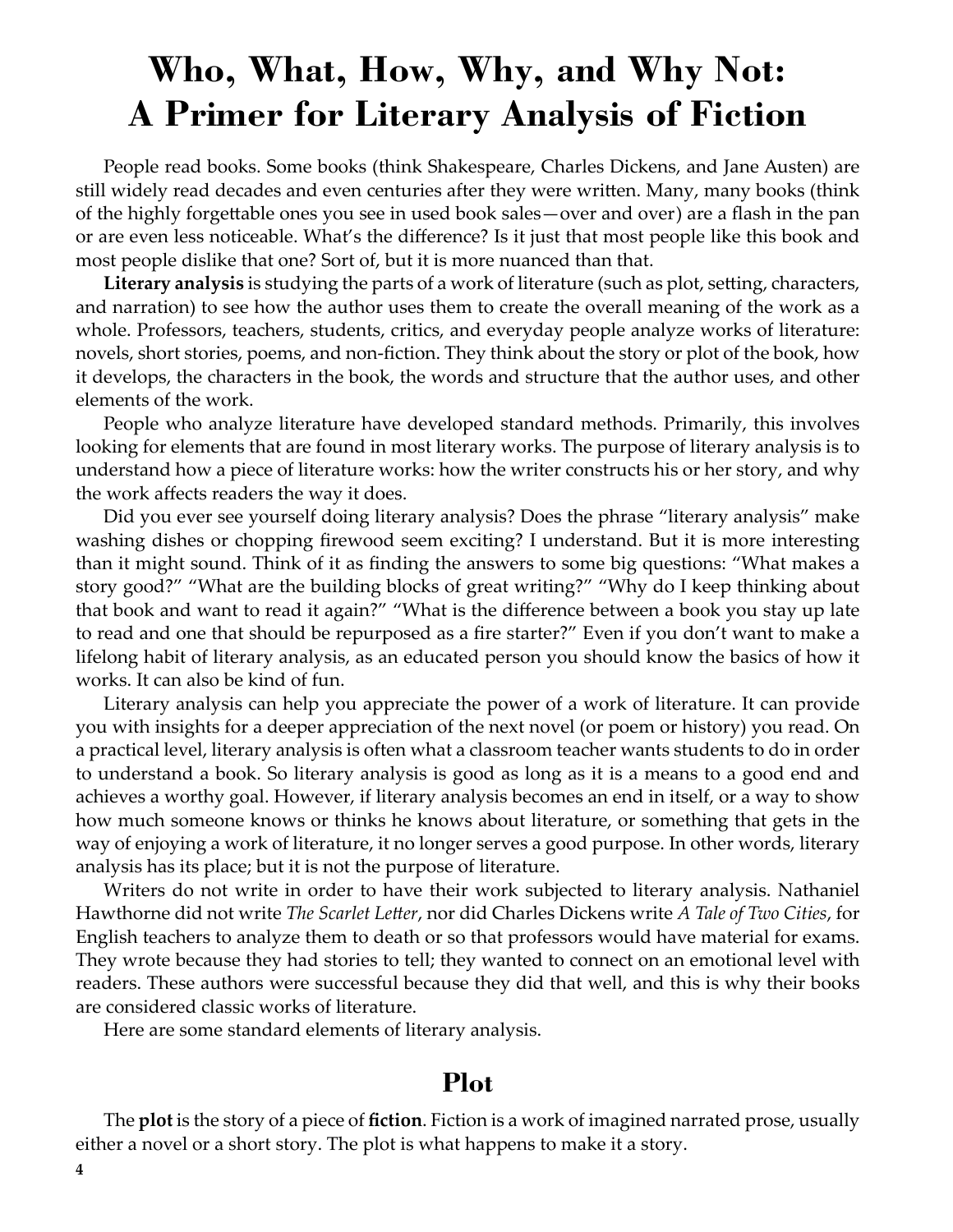Gustav Freytag was a nineteenth-century German novelist who found a typical pattern of plot development in Greek and Shakespearean dramas. The same pattern is found in most fictional literature. Freytag depicted it as a pyramid.



The examples below refer to *The Lion, the Witch, and the Wardrobe*.

**Exposition***: laying out the situation and background, introducing the characters. (Within this element will often be a* **narrative hook***, an event or description that gets you interested in the story and wanting to read more.)* Four children come to stay in a professor's country home. The narrative hook is when Lucy finds a magic wardrobe in a back room and visits Narnia: what will happen next?

**Inciting incident***:* something that gets the story moving.

*Lucy meets the faun, who expresses inner conflict over what he is doing.*

**Rising action**: building drama; each significant event is called a complication. *All four children go to Narnia, they meet the Beavers, Edmund betrays his siblings to the White Witch, and so forth.*

**Climax**: the single key event or turning point; the moment of greatest tension. Aslan sacrifices his life on behalf of Edmund.

**Falling action**: events that occur as a result of the climax.

The good and evil creatures in Narnia have a battle.

**Resolution**: the event in which the main issue is resolved.

Aslan's side wins. The four children are established as kings and queens.

**Denouement** (day-new-maw): the finishing out and tying up of the details of the story.

The four children grow up, rule Narnia, and then return to their own world.

Freytag's Pyramid is only a typical plot development. It accurately describes the plots of many pieces of fiction, but there are many variations and exceptions. Writers do not necessarily write to the Freytag Pyramid. Don't try to force a work into the pyramid if it doesn't seem to fit. In addition, people will sometimes have different ideas about what is the narrative hook, inciting incident, resolution, or even the climax in a really dramatic story.

The key question to ask about the plot of a piece of literature is, "What is the **conflict**?" What is the issue that the main character needs to resolve? Is it conflict within himself, perhaps between what he wants and what he actually has? Is it a conflict between himself and another character, or between himself and the expectations of others? Is it the conflict of wanting to reach a goal but being unable to do so? What keeps or moves the character out of stability and causes tension? The tension between Pip and Estella is one conflict in *Great Expectations*. The quest for the ring is a continuing conflict in *The Hobbit* and *The Lord of the Rings* trilogy. A skillful writer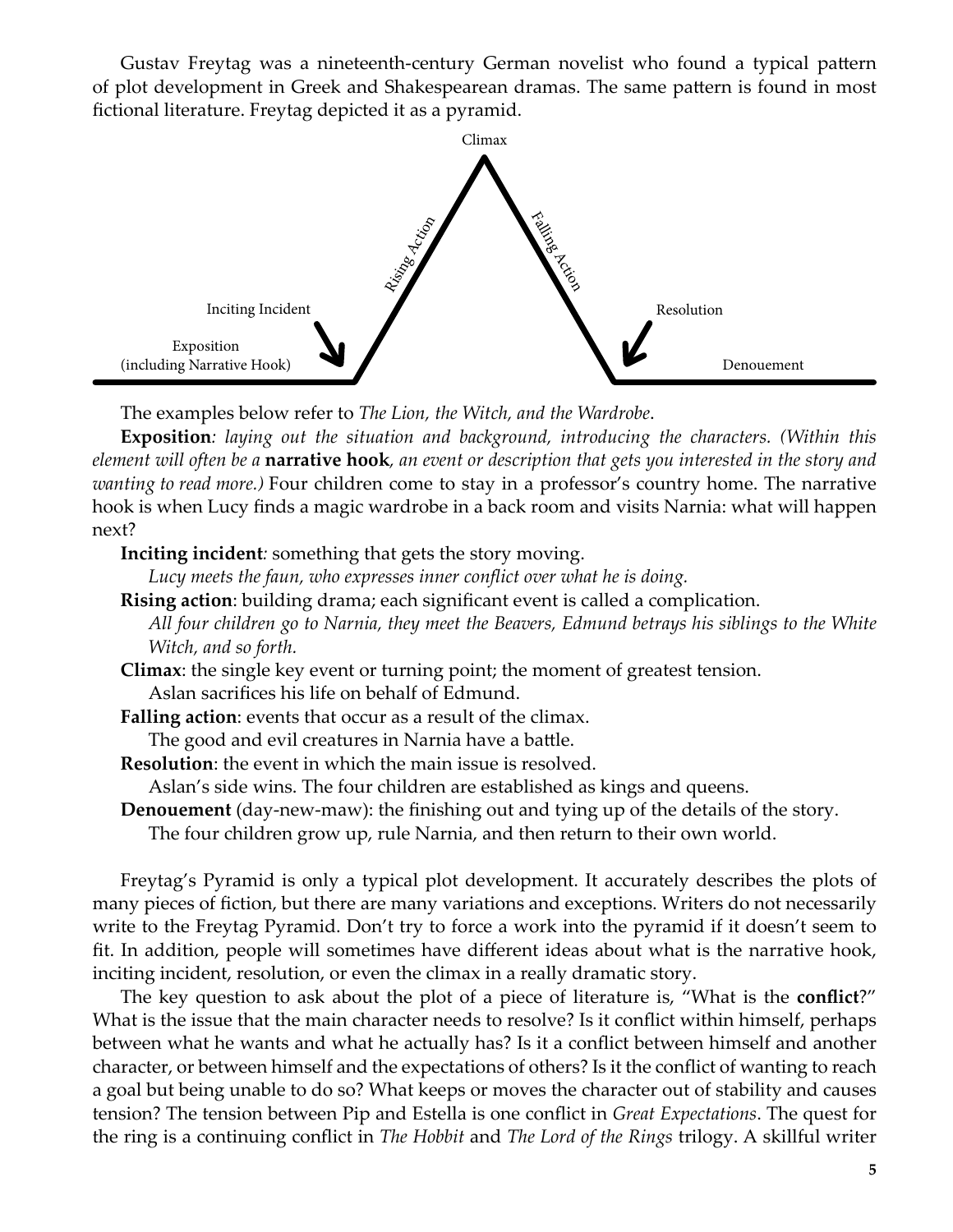might have several lines of conflict in a work and interweave them into a gripping **narrative**. Conflict and struggle are how we grow as persons, so the conflict in a story is an important way for us to identify with the characters in the story.

The time, place, and social environment of a story is the **setting**. The plot unfolds in these surroundings. Is the story set among the working class of early ninteenth-century England, among fishermen of first-century Israel, among slaves in the southern United States just before the Civil War, or among homeschooling families of twenty-first century America? The setting will affect what characters know, their assumptions and aspirations, and how they act and speak. The geographic setting always impacts the development of the story: isolated mountain villagers will act and speak differently from urban dwellers. The rural and urban settings—and the conflict between them—in *Cry, the Beloved Country* are crucial to the story.

Another key element of the plot is the **structure** of the story, how it is told. A straight **chronological narrative** is simplest, but an author might want to use **flashbacks** (descriptions of events that happened earlier, out of chronological order) and **foreshadowings** (hints at things that will come later) to convey attributes of characters or particular feelings to the story.

**Archetypes** (ARK-eh-types) are typical or standard plot elements, such as a character on a quest, the pursuit of an elusive goal, the loss of innocence, or an initiation into a new situation. Many of the world's most famous works of literature include one or more of these elements because these situations make for a good story. Everyone goes through these times or has these dreams.

#### **Characters and Characterization**

- The **characters** are the people in a story.
- The **protagonist** is the main character of the story (Jo in *Little Women*).
- The **antagonist** is the character who works against the protagonist and provides some degree of conflict (the White Witch in *The Lion, the Witch, and the Wardrobe*).
- The **confidant** is someone to whom a character reveals his thoughts and motives (Margaret plays this role for Bessy and Mr. Bell plays this role for Margaret in *North and South*).
- The mentor teaches another character about life (Marmee in *Little Women*).
- A **foil** is often a minor character who by being a contrast illuminates another character (for instance, the slick operator who serves to highlight the integrity of the protagonist).
- Other typical characters are the **hero** (Sir Percy Blakeney, the Scarlet Pimpernel), the **scapegoat** (Tom Robinson in *To Kill a Mockingbird*), and the **buddy pair** (Don Quixote and Sancho Panza).
- A **round character** is three-dimensional, one whose personality is well-developed and who has some internal struggles expressed. In other words, he is believable and realistic. David Copperfield is a round character. A **flat character** is not developed in the story (Jethro in *The Cat of Bubastes*). A **stock character** portrays a stereotypical role, such as the cruel stepmother in *Cinderella*, the slow and dimwitted policeman, or the unemotional accountant. A stock character might be round or flat. A **dynamic character** changes during the story (matures or regresses, as Margaret Hale does in *North and South*), while a **static character** does not change (Fanny in *North and South*). A good author uses each character to advance the story in some way, not just to clutter the pages.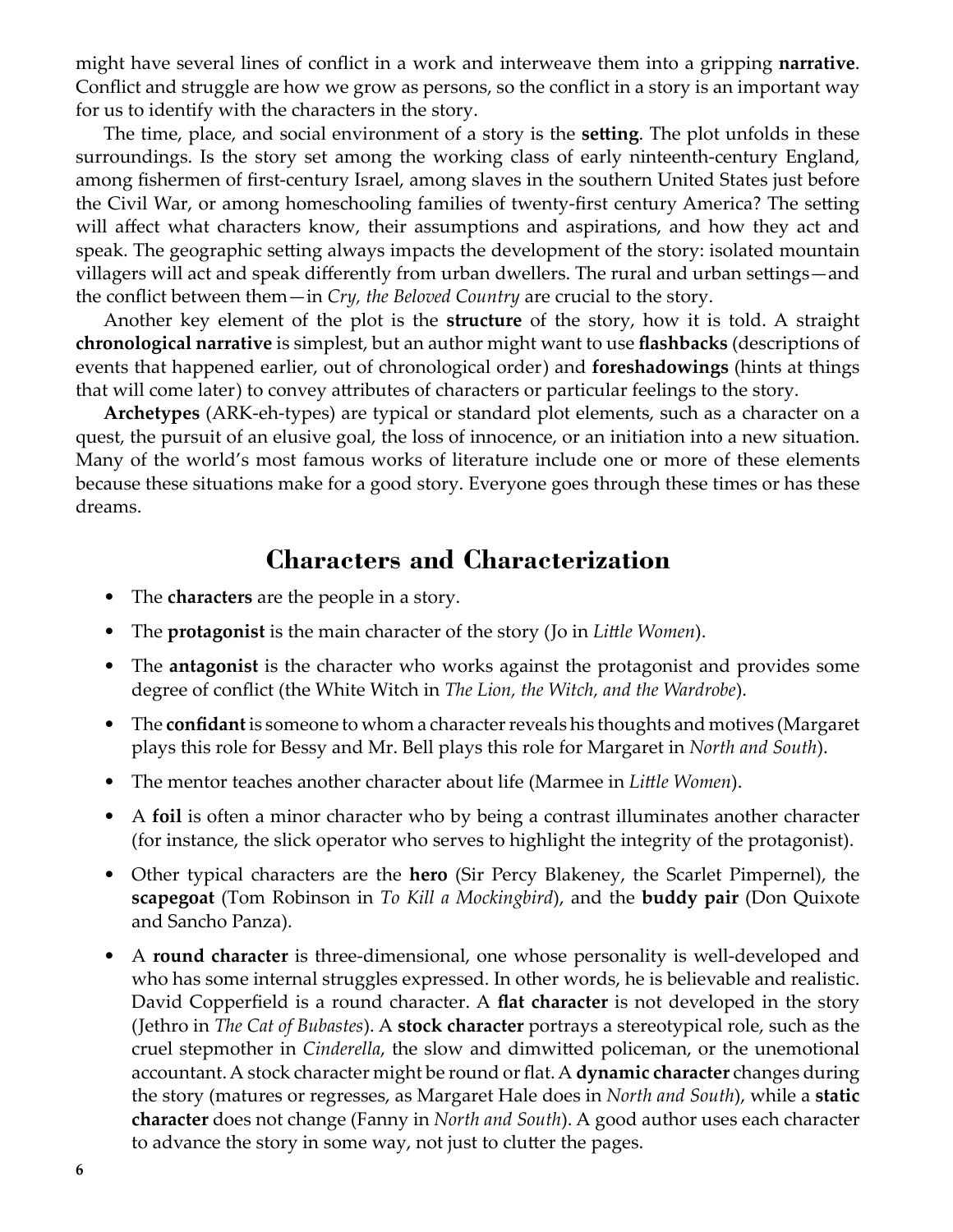**Characterization** is the way that the author reveals the nature and personality of the characters. This is how the author makes a character real. What do you learn about a character in the course of the story? How do you learn about him or her? The narrator might tell the reader about a character (**direct characterization**), or the author might reveal a character's attributes by what the character says or does (**indirect characterization**). Typical methods of indirect characterization include a character's actions and his effect on others, a character's dress and appearance, how he talks and what he says, and the thoughts he reveals. The author might convey information about a character through his interactions with others, by what others say about the character, or by discrepancies between the character's reputation and his real actions or between what he says and what he does. A narrator (and through the narrator the author) might express an evaluation of a character by comments he or she makes. If a character grows or changes, how does the author show this: insights that she gains, experiences that teach her lessons, or by demonstrating different ways of acting or speaking over the course of the story?

Conflict within a character or between characters can be distinct from conflict in the story. In *A Tale of Two Cities*, for example, the conflict between the Defarges and the other French revolutionaries on one hand and the French aristocracy on the other is different from the conflict within Sydney Carton himself. What does a character do about conflict? Does he try to escape it, does he repress it, or does he address it?

#### **Narrative**

**The Narrator.** Who is telling the story? One key element of the narrative is the point of view of the narrator. The narrator might be **first person**, a character in the story. A first person narrator might be a major or a minor character in the story. The character David Copperfield is the first person narrator of the Charles Dickens novel by that name; the first-person narrator Ishmael in Moby Dick is a relatively minor character in that book. A narrator might be **third person**, one who is not a character in the story. The narrator might be **omniscient**, meaning that he or she knows the thoughts and motives of each character, or he might be **limited omniscient**, knowing the thoughts and motives of just one person. A narrator might be **objective**, not knowing anything about the inner thoughts of the characters except what the characters themselves reveal. One way to describe an objective narrator is that he knows and conveys only what a camera sees. A rare form of narration is **second person**, by which the author describes the reader himself going through the events of the story. Another rare form of narration is the **stream of consciousness** approach, in which the narrator relates the jumble of his own (or one character's own) thoughts as they occur to him. William Faulkner's *The Sound and the Fury* is told in a stream of consciousness approach.

An author chooses the narrative approach for a reason. In *Great Expectations*, the reader has much more sympathy for Pip, the main character and first person narrator, than he would if the story were told by a third person narrator, although Dickens used third person narrators in many of his works.

**Narrative Mood.** What is the **mood** or **tone** of the narration? Is the narrator light-hearted, angry, skeptical, condescending, or sad and defeated? The mood of the characters might be different from the tone the author conveys. The characters might be harsh and judgmental, but the narrator could be sympathetic to the victims of the harshness. Simon Legree is a harsh character in Uncle Tom's Cabin; but the author/narrator Harriet Beecher Stowe is sympathetic to Tom, the target of Simon's harshness. The author might have an agenda or cause he is trying to get across through the way the book is narrated. A rare approach is the unreliable narrator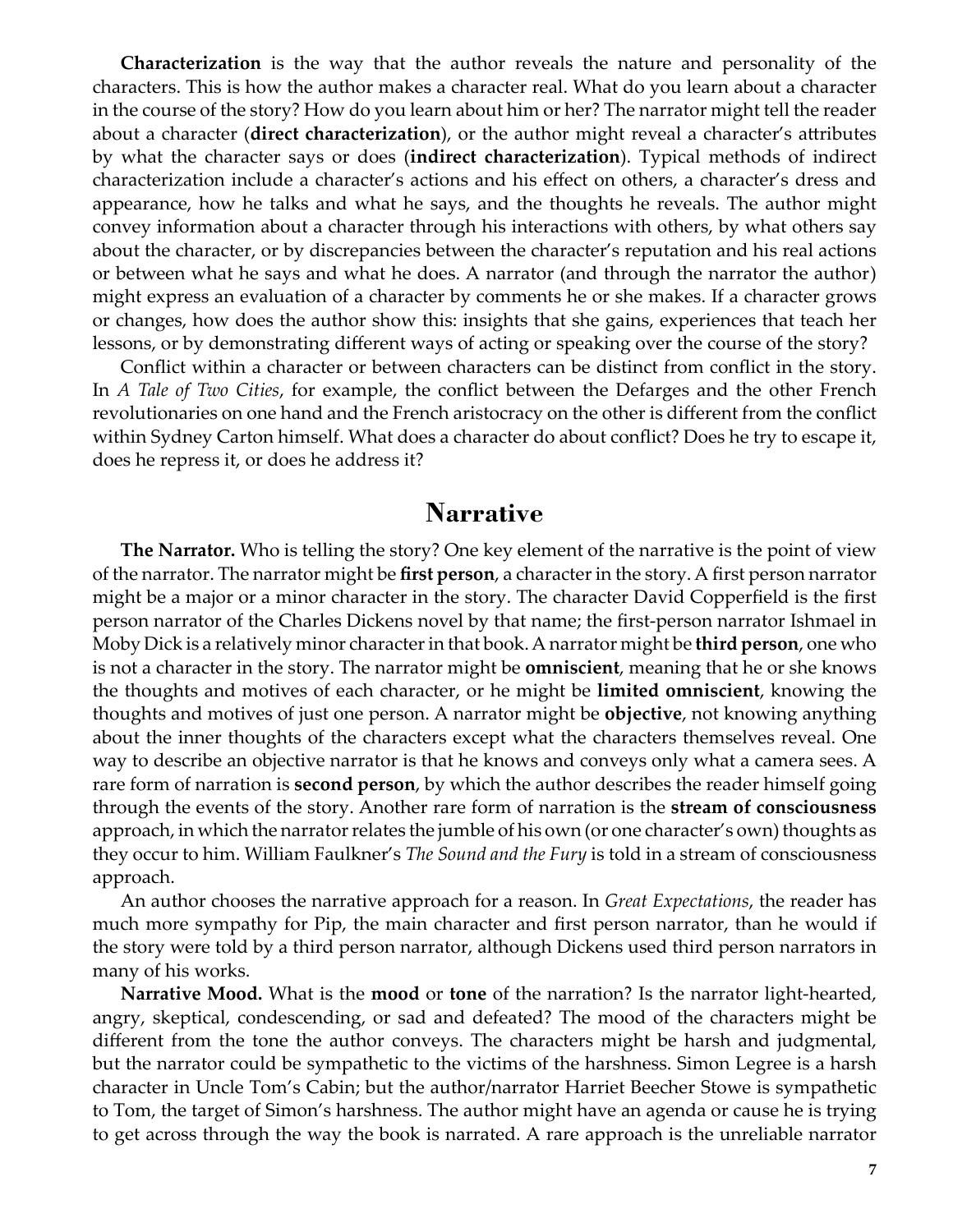who is so prejudiced that the reader cannot trust what the narrator says and has to filter what the narrator says to determine the truth. It is possible for an author to have a tone or agenda that is different from the tone or agenda of the narrator. For instance, the author might want to condemn the lifestyle of the rich and famous. To do so he makes the narrator so fawning toward and accepting of the rich and famous that it turns the reader off. This is a subtle form of sarcasm as a tone.

**Narrative Style.** An author will use a particular **style**, such as formal or colloquial language, or take a logical or emotional approach to the story. Does the author use **dialog**, which is the recording of direct quotes of conversations between characters, to advance the story?

**Literary Techniques.** How does the author use words to tell his story? He has several tools at his disposal.

- **• Imagery** is using descriptive language to convey appearance or other attributes. It is painting pictures with words. Compare "We walked between two large rocks and came to a big field" to "The narrow passage between the towering cliffs opened into a meadow lush with wildflowers."
- **• Simile** is a comparison using like or as. "His encouragement was like a breath of fresh air to me."
- **• Metaphor** is a comparison in which one thing is said to be another. "You are a rock of stability to me."
- **• Symbolism** is the use of one thing to represent another. Literature often uses **archetypical symbols** to convey certain ideas: night often portrays mystery or evil; a mountain can represent an obstacle to overcome; winter and spring can represent death and rebirth.
- **• Allegory** is an extended comparison, in which every or almost every character or event represents something else. *Animal Farm* is an allegory of the Russian Revolution.
- **• Apostrophe** is addressing someone who is not present or something that is not human. "Caesar, thou are revenged" (from *Julius Caesar*, spoken after Caesar was dead).
- **• Synecdoche** (sih-NEK-doh-key) is using a part for the whole. "Ten thousand feet marched down the street to an endless beat of drums" (people marched, not just feet).
- **• Metonymy** (meh-TONN-eh-mi) is substituting one term for another because of the close association between the two. "The White House announced a new economic stimulus package today" (meaning the President or an administration official did so, not the physical structure at 1600 Pennsylvania Avenue in Washington, D.C.).
- **• Hyperbole** is intentional overstatement. "I think of you a million times a day."
- **• Litotes** (LIH-tuh-teez) is intentional understatement. "His donation to the charity was not insignificant" (meaning it was significant).
- **• Irony** is a contrast between appearance and reality. Irony can be situational (a man proposing marriage to a woman in a comical setting such as being stuck in a elevator, or characters trying to keep from laughing out loud in a quiet museum), verbal (one character doing something foolish and another character saying the opposite, such as, "That was an intelligent thing to do!"), or dramatic (the reader knows more than the character does, so the reader knows that it is ironic that the character is doing this because it is fruitless or dangerous).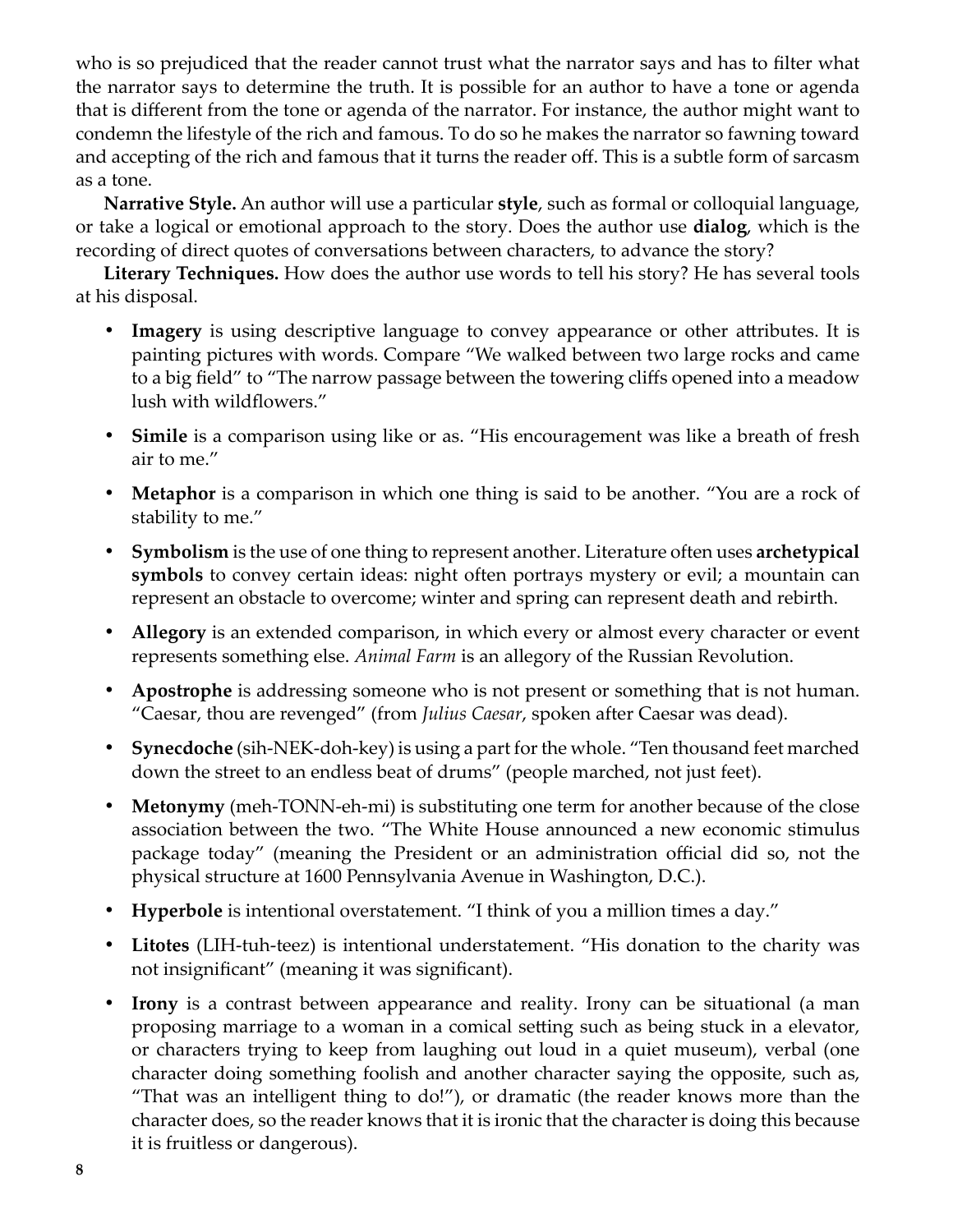- **• Oxymoron** (ox-ee-MORE-on) is a contradiction in terms. "The silence was deafening."
- **• Paradox** is a phrase or statement that appears to be contradictory but in fact might convey a deep truth. "I know that I know nothing at all."
- **• Antithesis** is putting together two opposite ideas to achieve the effect of a contrast. "It was the best of times, it was the worst of times."
- **• Personification** is the giving of human traits to non-human things. "The trees waited eagerly for the rising of the sun."
- **• Alliteration** is the repetition of the same initial verbal sound. "Billy bounced a ball by the backyard barbecue." To be more specific: assonance is the repetition of the same vowel sound; consonance is the repetition of the same consonant sound. Alliteration gives rhythm to a statement or phrase that can increase its emotional impact. "And the raven, never flitting, still is sitting, still is sitting/On the pallid bust of Pallas just above my chamber door."

**Topic and Theme**. A book will usually have a topic and a theme. These are two different attributes even though they sound similar. A **topic** is a brief description of the book, such as, "The French Revolution," "How Lenin's Communist Russia operated," or "Life in a nineteenthcentury English factory town." A **theme** can usually be stated in one sentence and often expresses a universal idea that the story conveys. *Cry, the Beloved Country* is about redemption, making something good out of something bad. The theme of *North and South* is prejudice.

How does the author deal with the conflict and the theme? The author might convey his belief that the conflict is a result of the protagonist's outdated or irrational mindset; if the character would be more open-minded, he would not have this conflict. The theme might be the privilege of the wealthy, which the author approaches with sarcasm because he thinks the wealthy ought not to have such privilege.

## **Your Response to the Story**

As you read a work of literature, whether fiction, poetry, or non-fiction, interact with the text. Even more, interact with what the text is saying about life, or history, or whatever the topic is, and what the text says to you and about you. Are the plot and characters realistic and plausible? If they are unreal, does the author intend for them to be unreal and does this approach work? How are the characters products of their time and place and social setting and how do they transcend their setting? What is especially meaningful to you in terms of particular scenes, characters, dialog, or overall impact? How does the story make you feel, which is different from what you think about it? How does it make a difference for you?

Literary analysis is helpful when it clarifies how the author constructed the work. You can more deeply appreciate what he or she did and how the work conveys the intended message and mood. However, literary analysis can sometimes be emphasized to the point of making it seem more important than the work itself; and an analyst can come up with ideas about a work that the author never had in mind. Much of literary analysis is and should be subconscious on the part of the reader, the way we enjoy a good meal without over-analyzing all of the individual ingredients (although you should compliment the cook, and, if you are interested, ask how he or she prepared it). As you give thought to literary analysis, you can better appreciate the mental feast offered to you by what you read.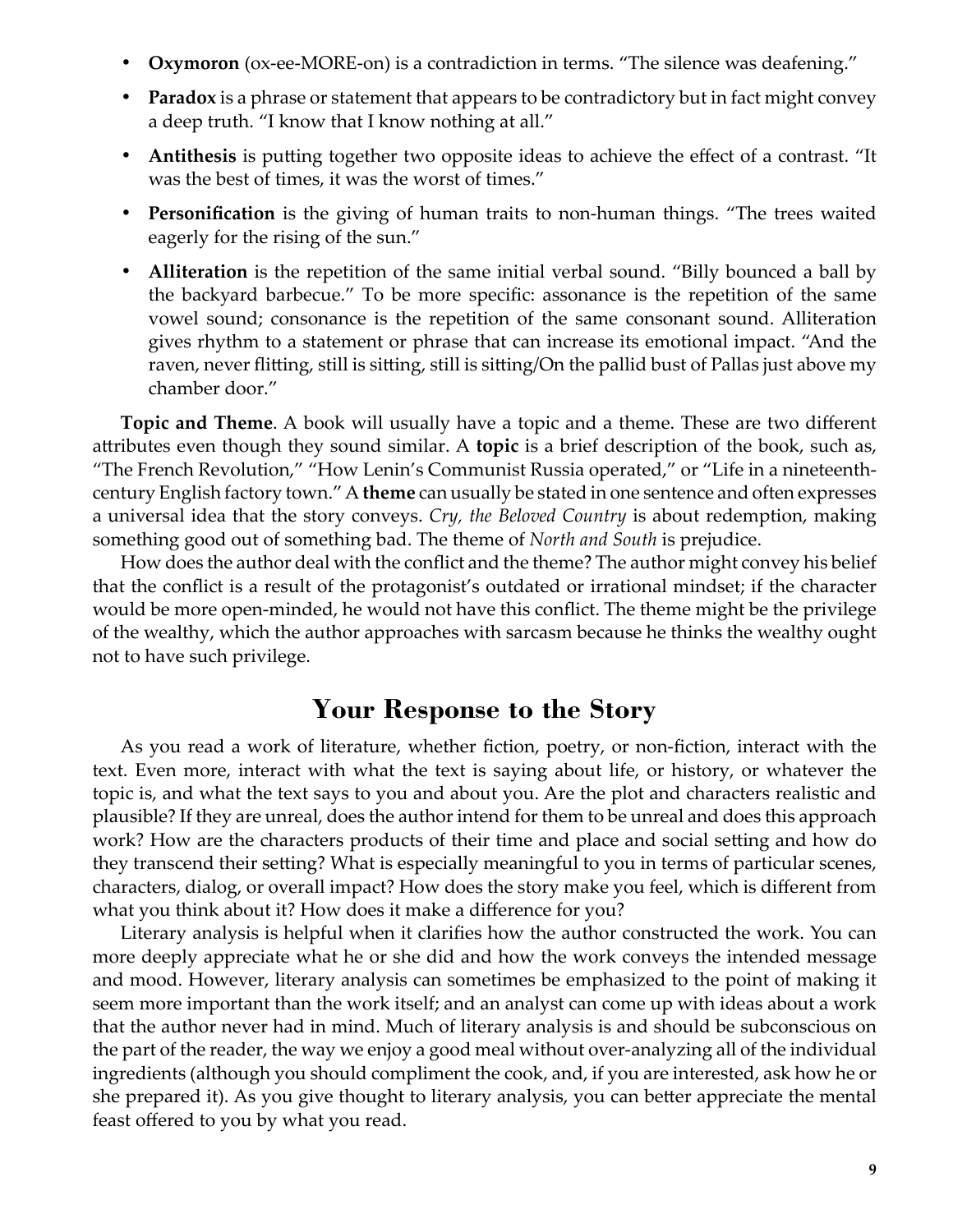#### **The Great Story**

It's what we all want, whether we realize it or not. We want our lives to matter. We want to believe that our lives amount to something in spite of our mistakes and failures. We want to overcome hardships and rebound from setbacks. We want to find something good in the bad things that happen.

We call it redemption. It's the athlete who comes back from a terrible season and leads his team to the championship. It's the man who recovers from addiction or bankruptcy and accomplishes good. It chokes us up in a movie or brings forth a tear as we read a book.

Redemption is one of the great themes in literature; some might say it's the only real theme in literature. It's the story of Scrooge in *A Christmas Carol*. It's Anne of Green Gables achieving success after almost not being able to stay with Matthew and Marilla. It's the reason why the parable of the prodigal son is so powerful.

The real, true, greatest story of redemption is the story of Jesus Christ. He gave Himself to redeem mankind from sin. God redeemed the terrible cross by making it the beautiful means of salvation. God redeems us by taking our sinful, broken lives and making something worthwhile out of them: we become His children. The cross is the ultimate story of God bringing good from something bad.

Redemption is at the heart of the entire story of Scripture. God redeems Israel from slavery in Egypt. He redeems the Jewish captives of Babylon from bondage. He predicts that one day the Suffering Servant would bear the sins of all and set us free. The story of the Old Testament points toward and is fulfilled in Christ. Redemption is what is so beautiful and powerful about the gospel: what we long for so desperately Christ accomplishes. We can know that we do indeed matter enough that the Son of God died for us. We can be saved, reconciled, redeemed.

As you read a book, whether fiction or nonfiction, look for the story of redemption. When a main character rises to the occasion, completes a journey, or turns out better than it looked as though he would, that's redemption. We want people to turn out to be winners because that's what we want to be. In Jesus, we are.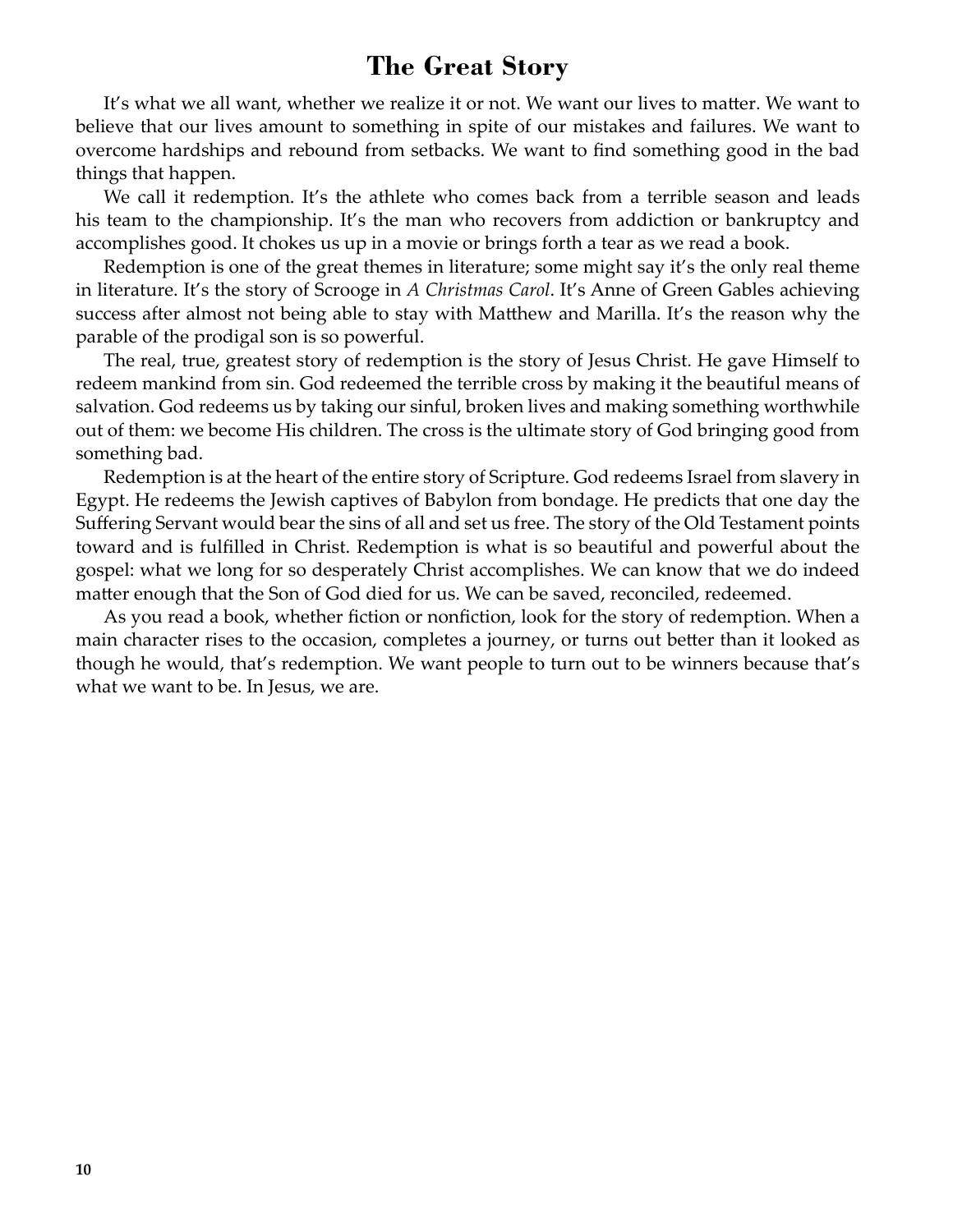# **Unit 1**

#### **Lesson 1**

- 1. What is the science that deals with the description, distribution, and interaction of the diverse physical, biological, and cultural features of the earth's surface?
- 2. What is the study of how physical geography impacts human activity and how human activity impacts physical geography?
- 3. The crew of what spacecraft captured the image of the earth that has come to be called the Blue Marble?
- 4. What is the term for the impact that every astronaut has reported of being deeply affected by looking back at the earth beneath them?
- 5. In what galaxy is our Sun located?
- 6. The conditions of the earth being just right for human life has led to the earth being called the Planet.
- 7. About how far away is the moon from the earth?
- 8. The tilt of the earth's polar axis from vertical is about \_\_\_\_\_\_\_\_\_\_\_\_\_\_\_\_\_\_\_
- 9. What percentage of the earth's surface is covered with water?
- 10. What is the term for the moving of the plates in the earth's crust and outer mantle?

#### **Lesson 2**

- 1. Alexander the Great founded a city in Egypt that he called \_\_\_\_\_\_\_\_\_\_\_\_\_\_\_\_\_\_
- 2. What librarian from antiquity calculated the circumference of the earth?
- 3. Who invented the term geography?
- 4. What German-born mapmaker published Vespucci's account of his voyages to the New World?
- 5. What name did this mapmaker propose to give to the New World?
- 6. During the negotiation of the peace treaty that ended the Revolutionary War, what American negotiator insisted that the United States extended to the Mississippi River?
- 7. What female geologist helped map the ocean floor?
- 8. What project aims to develop a 3-D map of the earth using satellite images?
- 9. What does GPS stand for?
- 10. What are two terms used to describe the age in which we live?

- 1. What historian and geographer was born in 64 bc in Amasya in Pontus?
- 2. What body of water does Pontus sit beside?
- 3. How did this geographer obtain an education?
- 4. Of what philosophy did this geographer become an adherent?
- 5. Of what governing authority was this person a strong supporter?
- 6. What was the 17-volume work that this geographer published based on his travels and on information he gleaned from others?
- 7. What did this person say was "essential to all the transactions of the statesman"?
- 8. Whom did this person consider to be the father of geography?
- 9. What did this person say "defines the contours of the land and gives it its shape?
- 10. What first century ap Jewish writer referred to this geographer?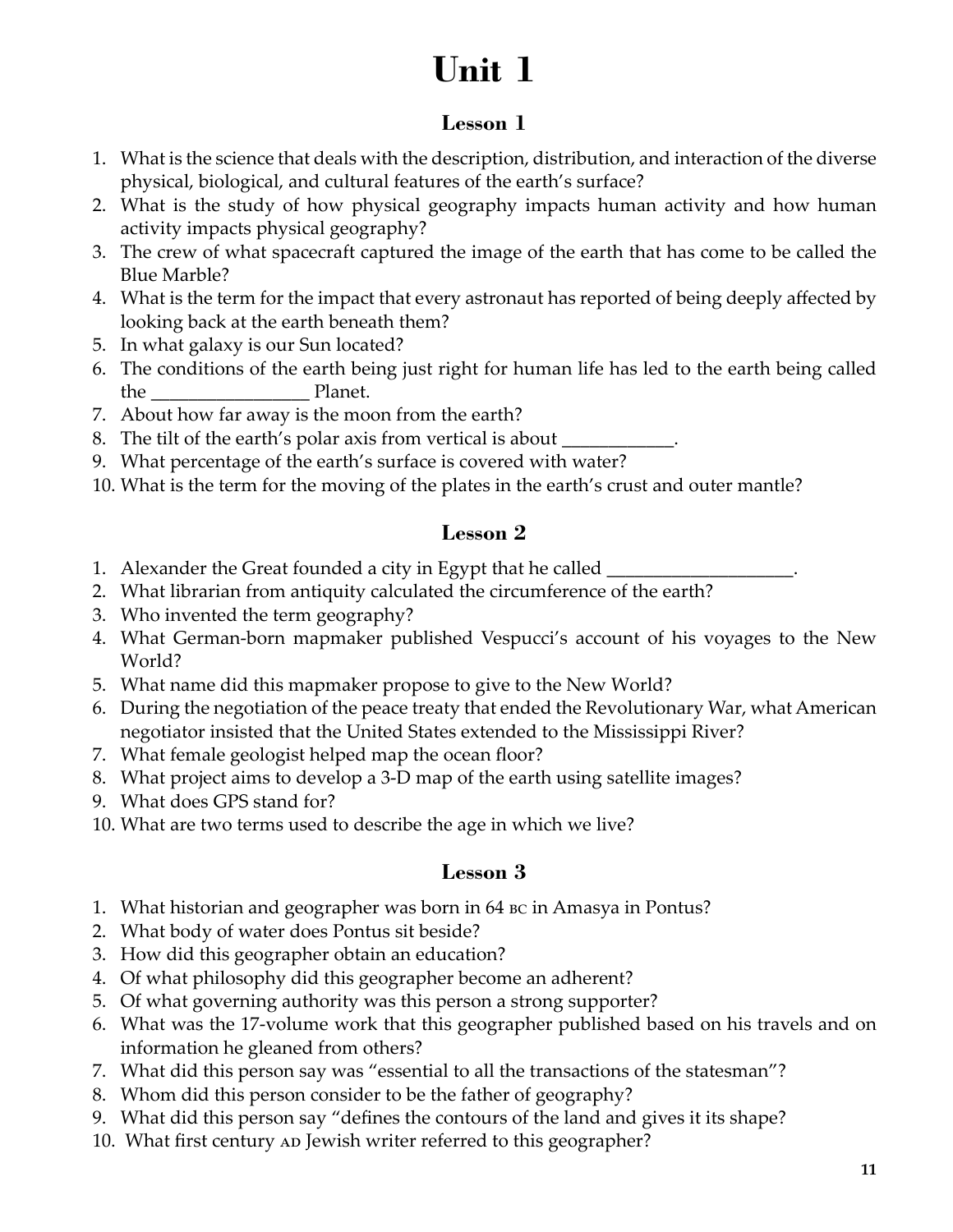#### **Strabo's** *Geography*

- 1. What does Strabo say geography unfolds to us and acquaints us with?
- 2. According to Strabo, what did Homer say encompassed the earth?
- 3. Where did Homer say the sun and constellations rose and set?
- 4. Strabo says that the knowledge of geography connected with what two other areas of study?

#### **Lesson 4**

- 1. What town on the western side of the Mississippi River is part of Illinois?
- 2. The motions of the seas change what feature of physical geography?
- 3. What are two causes of dramatic changes in the earth?
- 4. A volcano built a 1,313 foot mountain near what town in Mexico?
- 5. What did the undersea eruption of a volcano off the coast of Iceland create?
- 6. What two large and powerful empires mentioned in the lesson no longer exist?
- 7. Ethnic conflict in the Balkans re-emerged after what development?
- 8. Timor-Leste gained its independence from what country in 2002?
- 9. What is the term for "the increasing interconnectedness of production and trade among the nations and the increasing dependence of many nations on economic activity outside of their own borders"?
- 10. What is the term for the indiscriminate cutting of trees without planting new ones?

#### **Lesson 5**

- 1. What is the term for the set of presuppositions that leads a person to see the world as he or she does?
- 2. What was the difference between the parents and the school vice principal, the two political candidates, and the two acquaintances in the coffee shop described at the first of the lesson?
- 3. What is the term for the pattern a person uses to organize his or her world?
- 4. Who has a set of presuppositions as described in Question 1?
- 5. Why does this set of presuppositions matter?.
- 6. What was the Nazis' belief about themselves?
- 7. What was the consequence of the Nazis' belief regarding other groups?
- 8. Is a paradigm reality?
- 9. Are you likely to change your actions long-term without changing your worldview?
- 10. What are two reasons for learning about non-Christian worldviews?.

# **Unit 2**

- 1. The military of what country had the goal of mapping the entire world during the Cold War?
- 2. What are some things the Soviet rulers wanted to know about their own country?
- 3. About what other country did the Soviet Union have the most interest in finding out information?
- 4. How did the Soviet Union likely obtain information about that country?
- 5. How many maps did one expert estimate that the Soviet Union made during this program?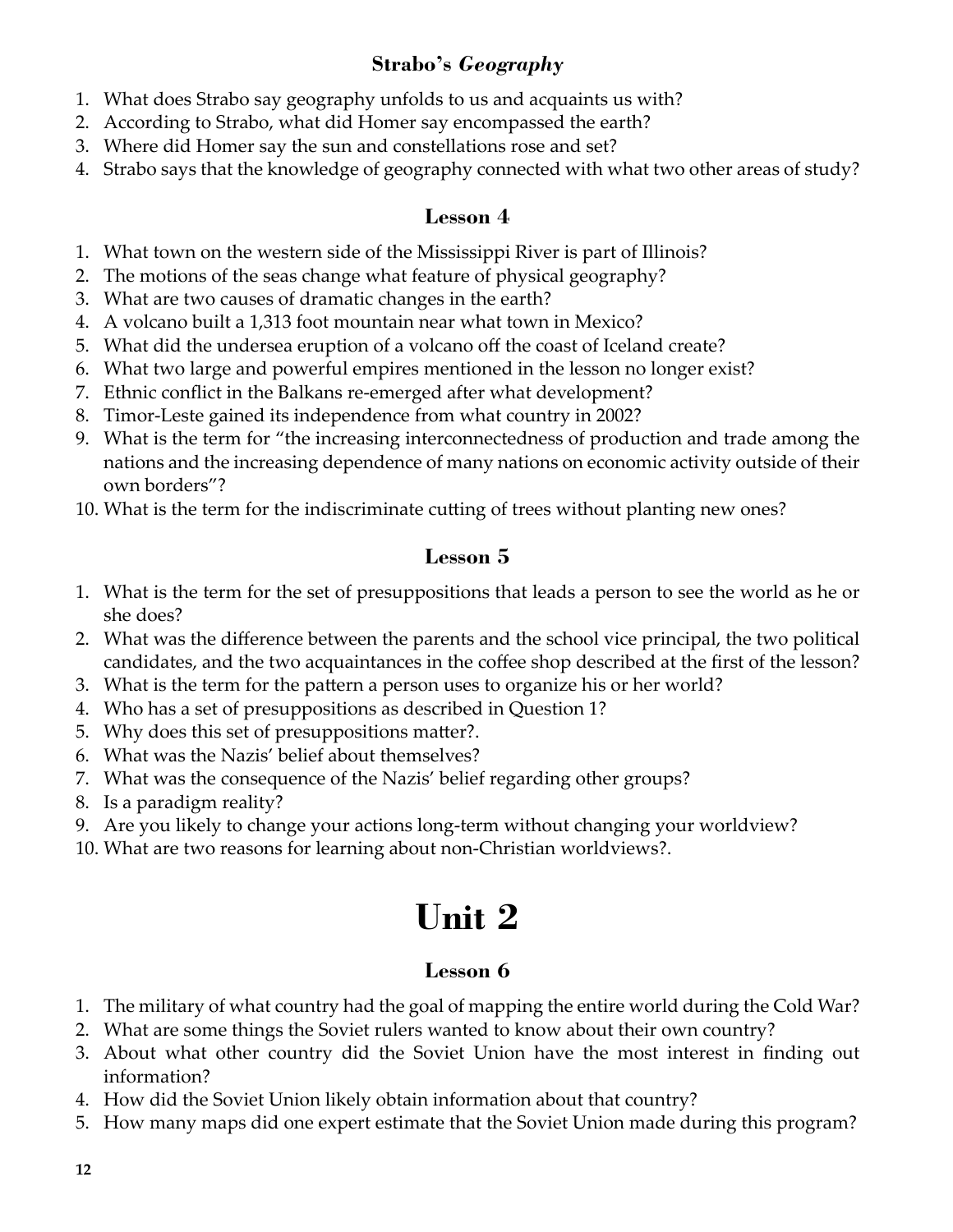- 6. Were any maps published in the Soviet Union and available to the general public there deliberately inaccurate?
- 7. One of the oldest maps we know about was created on a clay tablet in what is now northern Iraq in what year?
- 8. What was a common map form in the late Middle Ages in Europe?
- 9. What is the term that describes how a map is positioned?
- 10. What agency did the U.S. Congress establish in 1879 that produced maps of the United States?

#### **Lesson 7**

- 1. What are four tools that geographers have used in practicing their profession?
- 2. What is a map?
- 3. What kind of map shows the borders of states or countries?
- 4. What kind of map shows elements of an area's terrain?
- 5. What kind of maps helps people get from one place to another?
- 6. What is the term for a collection of maps?
- 7. What is the process for transferring locations on the earth to the surface of a map?
- 8. What has probably been the most common projection used in drawing maps?
- 9. What shows the direction of north on a map?
- 10. What chart gives the meaning of the symbols used on a map?

#### **Lesson 8**

- 1. What is the name for the zero degree meridian of longitude that runs through Greenwich, England?
- 2. Where on earth does a day begin?
- 3. What is the name for the imaginary lateral lines that are parallel to the equator?
- 4. What parallel of latitude is about 23 degrees, 26 minutes north of the equator?
- 5. What parallel of latitude is about 23 degrees, 26 minutes south of the equator?
- 6. What are the long parallel lines running north and south that converge at the North and South Poles?
- 7. At what latitude is the Arctic Circle?
- 8. What is the name given to the area between the Arctic Circle and the Tropic of Cancer?
- 9. What is the name given to the area between the Tropic of Capricorn and the Antarctic Circle?
- 10. At what latitude is the Antarctic Circle?

- 1. What are two of the greatest physical safeguards for the United States?
- 2. What does Russia lack on the Atlantic and Pacific Oceans?
- 3. What are four elements of the geography of Africa that limit its trade and cultural interactions with other cultures?
- 4. What two men became involved in a printing business that started in Chicago in 1856?
- 5. What big break did the company receive in 1868?
- 6. What quick-thinking action helped the company recover from the Chicago fire of 1871?
- 7. When did the company publish its first map?
- 8. What did it begin to publish in 1880?
- 9. What development in the first quarter of the 1900s increased the demand for road maps?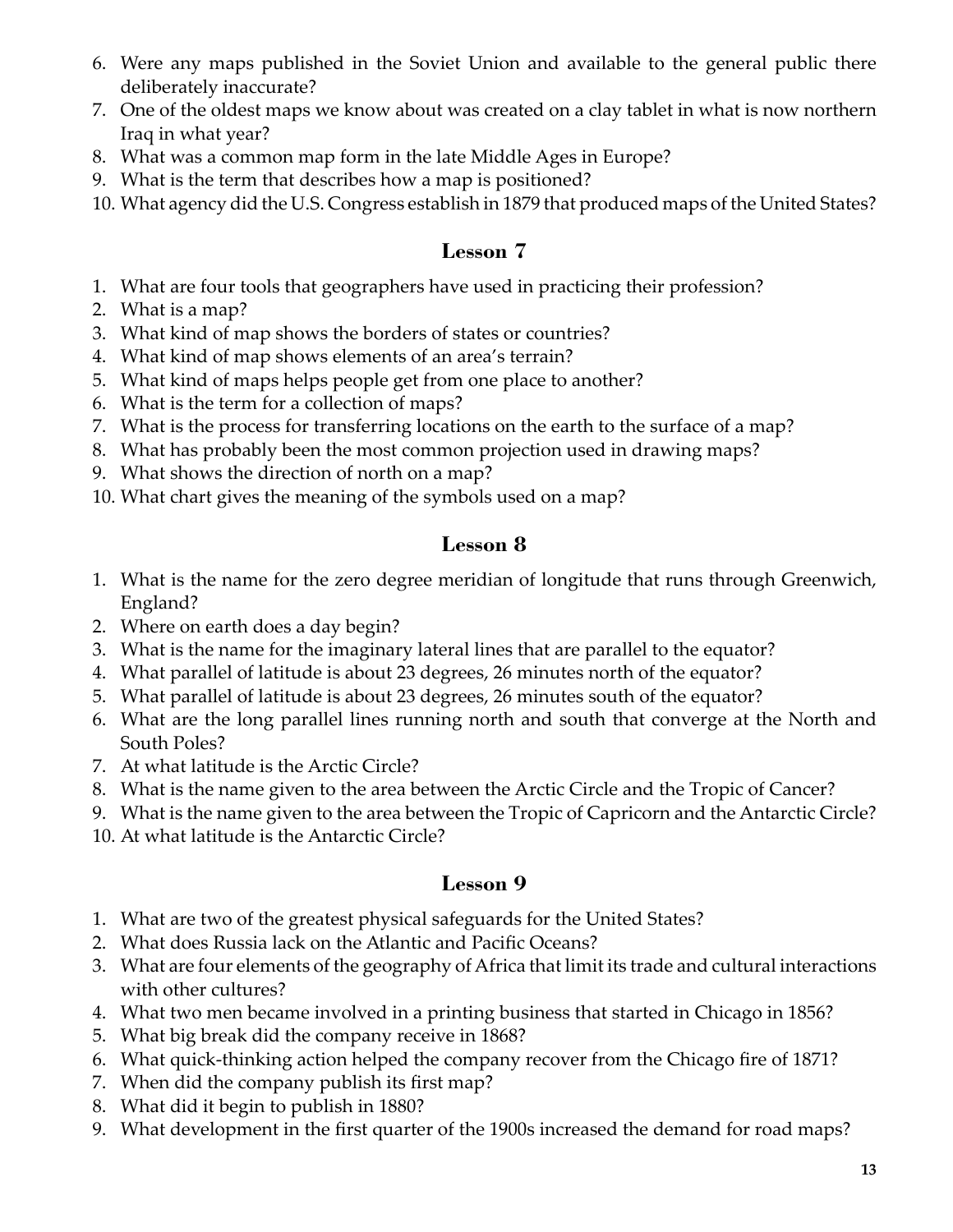10. For what industry is the company a leading producer of GPS tablet systems for routing and log-keeping?

#### **Lesson 10**

- 1. Who said, "The facts of life are conservative"?
- 2. What are the three most central questions the answers to which reveal much about a person's worldview?
- 3. How does the Bible compare God and Satan?
- 4. Another key question to determine your worldview is: What is the meaning and purpose of  $\overline{\phantom{a}}$  ?
- 5. What are two reasons why it is important to answer the previous question?
- 6. It is important to determine what is \_\_\_\_\_\_\_\_ and how you know it.
- 7. If you are a Christian, how you complete what sentence provides a window onto your worldview?
- 8. When David considered the heavens, what question came to his mind?

## **Literary Analysis**

#### *Know Why You Believe* Paul Little

If someone has taught you the truths of the gospel, thank God for that. They have given you a great gift. To face life from the perspective of faith is to live with the strongest foundation you can have. In *Know Why You Believe*, Paul Little does you a service by collecting in one place the reasons why faith is a logical and reasonable position.

Little also provides a service to those who don't have a foundation of faith. Not everyone not even everyone in America—grows up with this foundation. Many voices in our culture express skepticism about Christianity. For those who hear these voices and have questions about the Christian faith, Little offers solid, carefully researched answers that will point people in the direction of faith.

A long-time staff member of InterVarsity Christian Fellowship, a parachurch organization that ministers primarily to college students, Little heard many questions from students, but they generally boiled down to the twelve that are the chapters in this book. Little wrote the book to extend his ministry to those with whom he could not converse personally. He provides the evidence, but he also notes that faith is a decision of the will and not just a matter of being convinced in the mind.

Christian apologetics is not what it might sound like. It is not an apology for believing in Jesus. Instead, the term comes from the Greek word that means speaking in one's own defense. Apologetics is a discipline that presents carefully reasoned arguments in defense of the truthfulness of Christianity. A term that has a similar meaning is Christian evidences.

*Know Why You Believe* informs and supports a Christian worldview. As we say many times in this curriculum, your worldview has a profound impact on your life. There is a real and significant difference between living on the basis of a Christian worldview and living on the basis of uncertainty, skepticism, or outright rejection of Christ. *Know Why You Believe* provides answers for all those who seek the truth.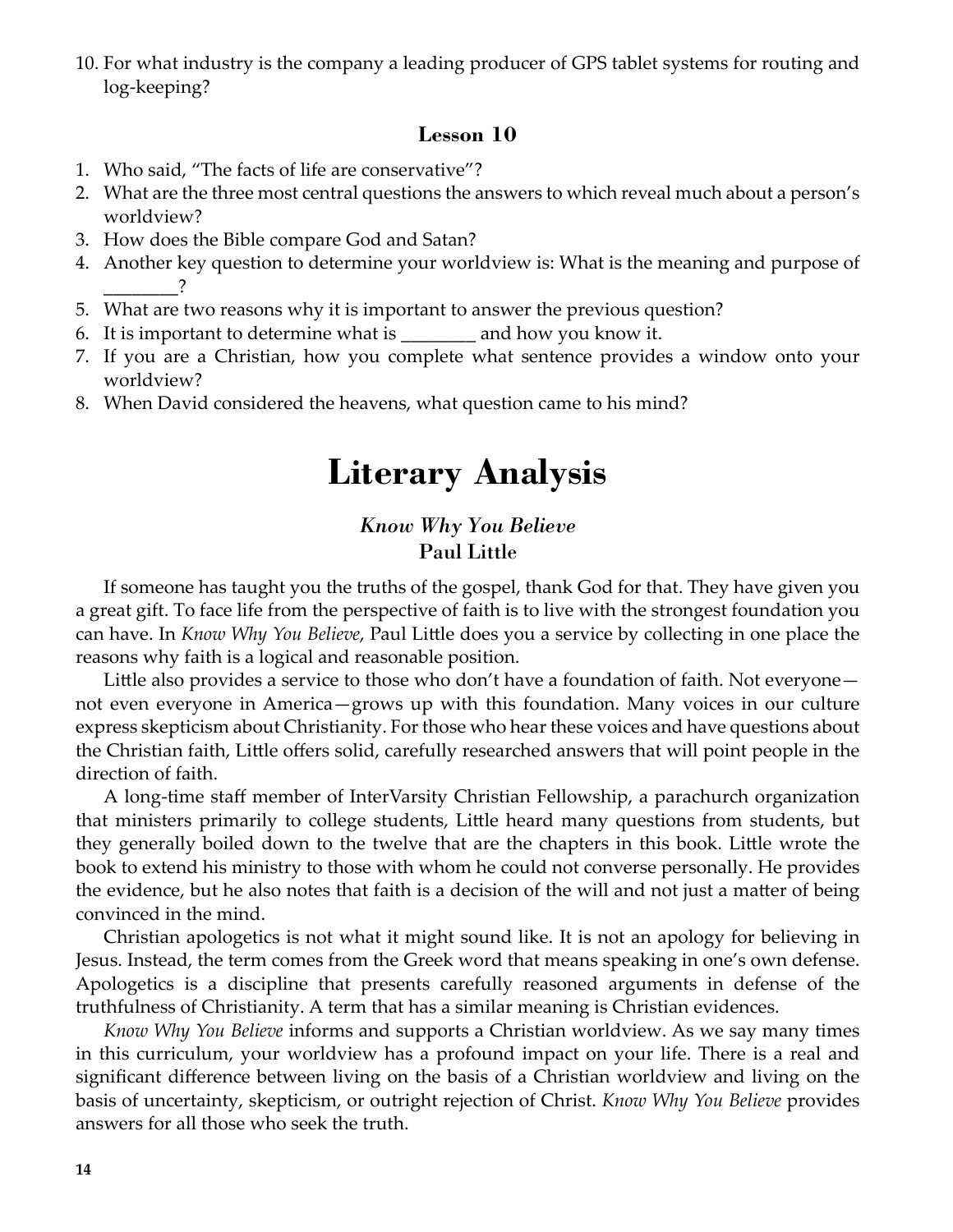Having said this, however, we need to point out what we believe are a couple of weak points in the book. The first is Chapter 9, "Do Science and Scripture Agree?" The chapter makes some good points. For instance, Little is justly critical of what he calls "scientism," the idea that anything contemporary scientists say must be true. We have seen the "assured findings of science" change so often that to believe the most recent scientific conclusions or assumptions are the final word is short-sighted. He also correctly points out that theistic evolution assumes that the intelligent, rational God uses an illogical, irrational, chance-based process of evolution, which simply does not make sense.

However, when Little introduces the subjects of science and Scripture at the first of the chapter, he says, "No doubt there is conflict." He seems to be referring to conflict between some scientists and some religionists. Scripture is true and scientific reality is true, and truth does not conflict with truth.

Little appropriately supports the idea of microevolution, within kinds. However, he speaks of mutations as potentially helpful or favorable. Experience has shown that at least some mutations are harmful.

He seems to support the idea that we must "remain agnostic" about the age of the earth. Agnosticism not only says that we don't know but that we cannot know. Evidence for a young earth exists that we can know, but the book does not deal adequately with it.

Little mentions a 1992 announcement that scientists had found "stunning confirmation" of a big bang creation event, but he does not give details of it. This sounds like a claim made in the media (claims which are notoriously sensational and inexact), and whatever it was certainly did not end the controversy. Moreover, the supposed claim did not deal with the question of what banged, that is, the origin of the dense material that supposedly exploded. Even if you assumed a big bang, the first and most vital question is how something arose from nothing; for that to happen requires a Creator. No "big bang" theory addresses this question.

Little ends the chapter by saying that "science and Scripture show some signs of becoming strong allies." Scientific fact and Scripture properly interpreted have always been and always will be strong allies. Little's discussion in this chapter shows that someone can be right about a lot of things—which he is in the book as a whole—but miss it on some issues. We can all grow in our understanding of God's truth. If nothing else, these passages can help you define and sharpen your positions on these matters.

The second weak point comes at the very end of the book, in Little's description of the young man who was "stuck between the screen door and the real door" in terms of coming to faith in Jesus. The young man's prayer moved him an important step closer to Jesus, but nowhere in the New Testament is anyone told to pray a little prayer in order to be saved. Jesus calls people to deny themselves, take up their cross, and follow Him. Calls to respond to the gospel that Christians proclaim in the book of Acts—certainly based on faith and resting in the grace of God—speak of repentance, confession, baptism, and a change of lifestyle and worldview. Becoming a Christian, a disciple of Jesus, goes much deeper than intellectual assent to the truth of Jesus or even the admission of a need for Jesus. Jesus does not call people to a minimum essentials religion—whatever it takes to get by—but to a decision to be all in, responding to His word as Lord.

However, these two weaknesses in the book do not take away the value of the book as a whole in presenting an effective apologetic for why faith is not just a possible choice but a compelling one and the best one. Believers always have room to grow in understanding why their faith is reasonable, logical, and defensible.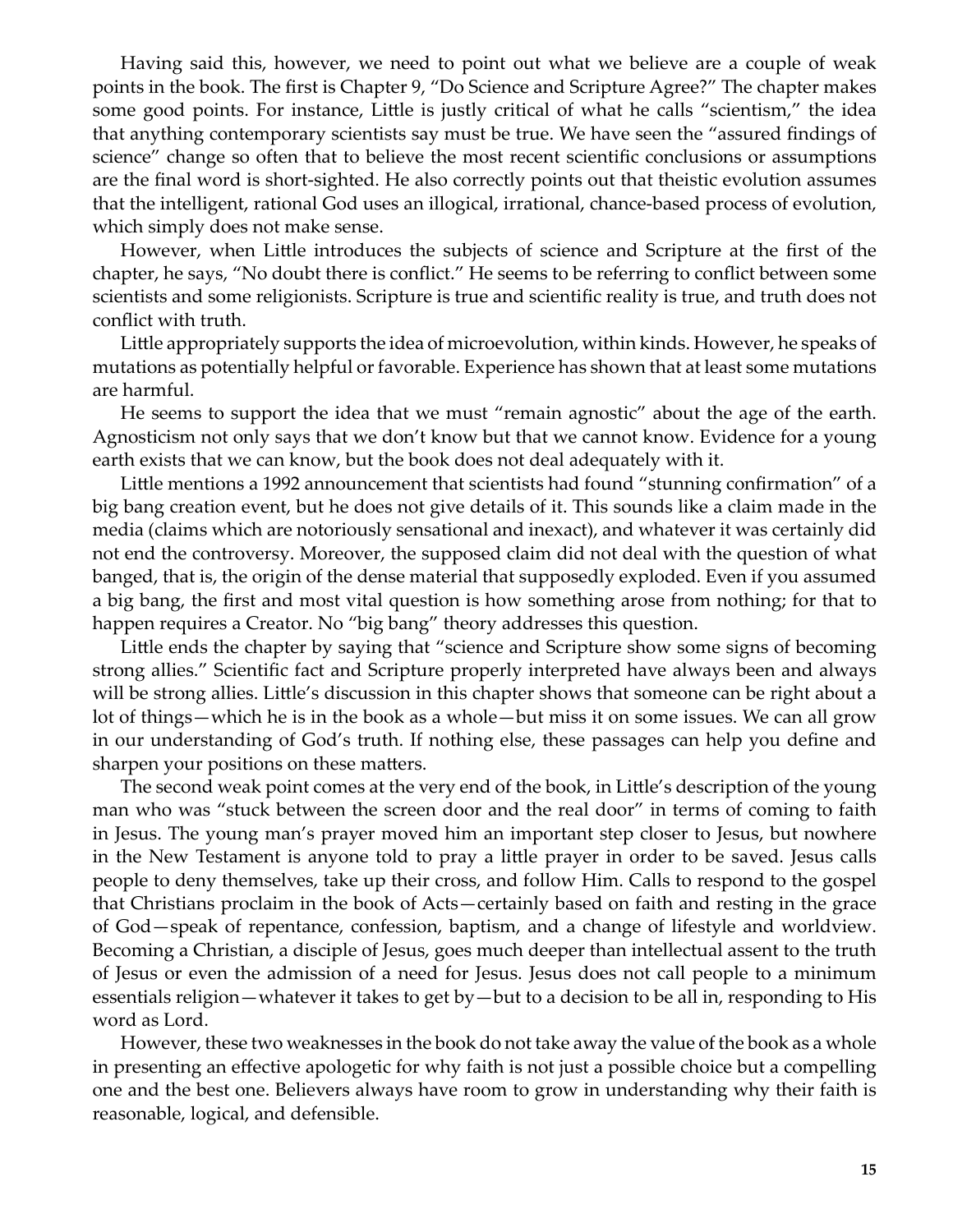#### **Content Questions**

- 1. What was the main group of people Paul E. Little worked with and ministered to?
- 2. What is one of the evidences for the existence of God discussed in Chapter 2?
- 3. What historical event in the New Testament does Little say is the foundation stone of the Christian faith?
- 4. What have modern archaeological discoveries shown about the Bible?
- 5. Does Little agree with the statement, "It doesn't matter what you believe as long as you believe it?"

#### **Analysis Questions**

- 1. What is one of the questions in this book that you have wondered about before? How helpful was Little's answer to your question?
- 2. What is one question or topic in the book that you would like to delve into further? What would be some good sources for information on the topic?
- 3. Why is it important for a person to know why they believe what they believe?

# **Unit 3**

#### **Lesson 11**

- 1. The region we usually call the Middle East extends from where to where north to south?
- 2. The term Middle East assumes that we are looking at the region from what perspective?
- 3. What is the Fertile Crescent?
- 4. The eastern end of the Fertile Crescent has been called what?
- 5. \_\_\_\_% of the people in the Middle East are Muslim, while \_\_\_\_% of the people in Israel are Jewish.
- 6. What is the English name for the largest contiguous sand desert in the world, located on the Arabian Peninsula?
- 7. In Palestine the "early rains" begin in what month, and the "latter rains" come in what month?
- 8. What geographic feature begins in Turkey and continues to Kenya?
- 9. Most of ancient Mesopotamia is in what modern country?
- 10. What two rivers are the principal features of Iraq?

- 1. The secret agreement to divide the Ottoman Empire (or the Middle East) is usually called by what two names?
- 2. During what war was the agreement made?
- 3. The representatives of what two countries made the agreement?
- 4. What underground resource in the Middle East was of interest to the two countries and to other European countries?
- 5. What promise did Great Britain make to the Arab peoples?
- 6. What idea did the diplomats have for governing Palestine?
- 7. Did the agreement support or violate Great Britain's promise to the Arabs?
- 8. What was the term for the area that a country ruled or had responsibility for?
- 9. What British foreign minister in 1917 expressed support for a Jewish homeland in Palestine?
- 10. What group made the Sykes-Picot agreement public?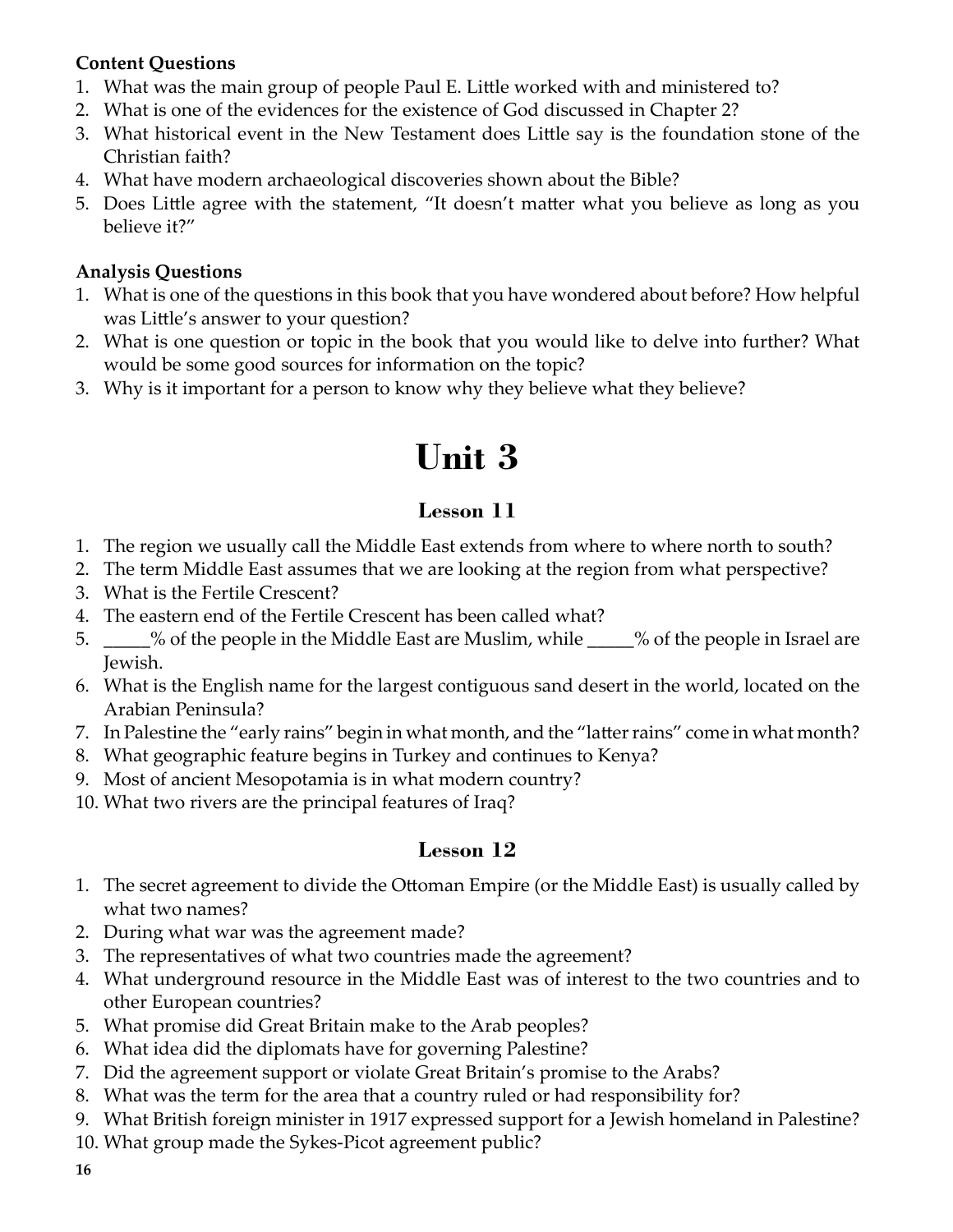#### **Lesson 13**

- 1. Palestine is about the size of which of the United States?
- 2. God promised to give Abraham and his descendants the land called what?
- 3. What happened to Israel after they were not faithful to God?
- 4. Who changed the name of the region to Palestina in the second century AD?
- 5. On what group's name was this name based?
- 6. What was the movement that was based on a desire to establish a Jewish homeland?
- 7. What took place in the 1930s and 1940s in Europe that intensified many Jews' desire for a secure Jewish homeland?
- 8. What organization passed Resolution 181, which called for partitioning Palestine into a Jewish state and a Palestinian state with Jerusalem under international control?
- 9. In what year did Israel declare itself to be a nation?
- 10. What two unconnected areas did Palestinians declare to be the State of Palestine in 1988?

#### **Lesson 14**

- 1. What is the unofficial name given to the broad region where many Kurds live?
- 2. Parts of what five countries make up this unofficial homeland?
- 3. The Kurds are the largest ethnic group in the world that does not have what?
- 4. From what ancient people do the Kurds believe they are descended?
- 5. According to tradition, which two apostles carried the gospel to the Kurds?
- 6. What powerful Kurdish Muslim leader was sultan of Egypt and pushed the Crusaders out of Jerusalem?
- 7. What did Kurdish Muslims maintain in many villages as memorials to their friendship with Jews?
- 8. Kurds are predominantly of what branch of Islam?
- 9. What country opposed Kurdish autonomy in the 1920s?
- 10. Under whose leadership did the government of Iraq use chemical weapons against the Kurdish city of Halabja in 1988?

#### **Unit 3 Map Skills Assignment**

Take out a clean 8 1/2" x 11" sheet of paper and draw a map of the area around you right now. Answer these questions to describe your map.

Is your position at the center of the map? Did you draw looking down from above or did you draw with your perspective at one edge?

Do you show distances accurately to scale?

Do you indicate the presence and relative sizes of any hills, rivers, streets, and other buildings? Are the locations of objects relative to one another accurate?

Are the sizes of buildings shown in accurate scale?

Are the streets intersecting accurately? Do you show any curves in the roads that are there? How might you use this map, and how might someone else use it?

How does this exercise help you appreciate the science and art of a map?

#### **Lesson 15**

1. What is the term for the Jews who lived away from Canaan? (Hint: It is the Greek word for dispersed ones).